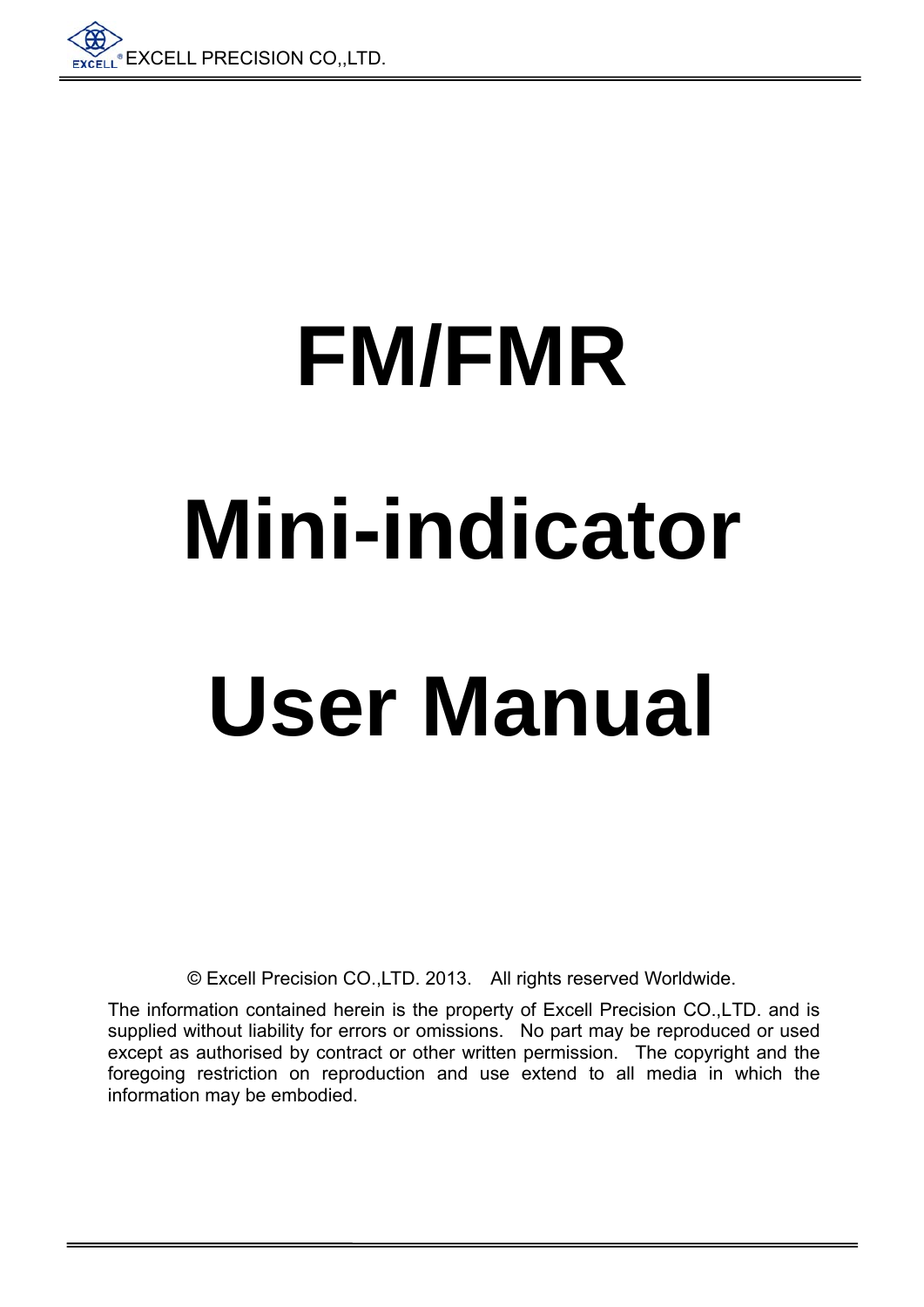# **TABLE OF CONTENTS**

| 9-1 RESTORE DEFAULT SETTING FOR ALL PARAMETERS (GENERAL CERTIFICATION) 35 |  |
|---------------------------------------------------------------------------|--|
| 9-2 RESTORE DEFAULT SETTING FOR ALL PARAMETERS (OIML CERTIFICATION)35     |  |
| 9-3 RESTORE DEFAULT SETTING FOR ALL PARAMETERS (BRIZAL CERTIFICATION)  35 |  |
| 9-4 RESTORE DEFAULT SETTING FOR ALL PARAMETERS (USA CERTIFICATION) 35     |  |
|                                                                           |  |
|                                                                           |  |
| $9 - 6 - 1$                                                               |  |
| $9 - 6 - 2$                                                               |  |
| $9 - 6 - 3$                                                               |  |
| $9 - 6 - 4$                                                               |  |
| $9 - 6 - 5$                                                               |  |
|                                                                           |  |
| $9 - 6 - 7$                                                               |  |
|                                                                           |  |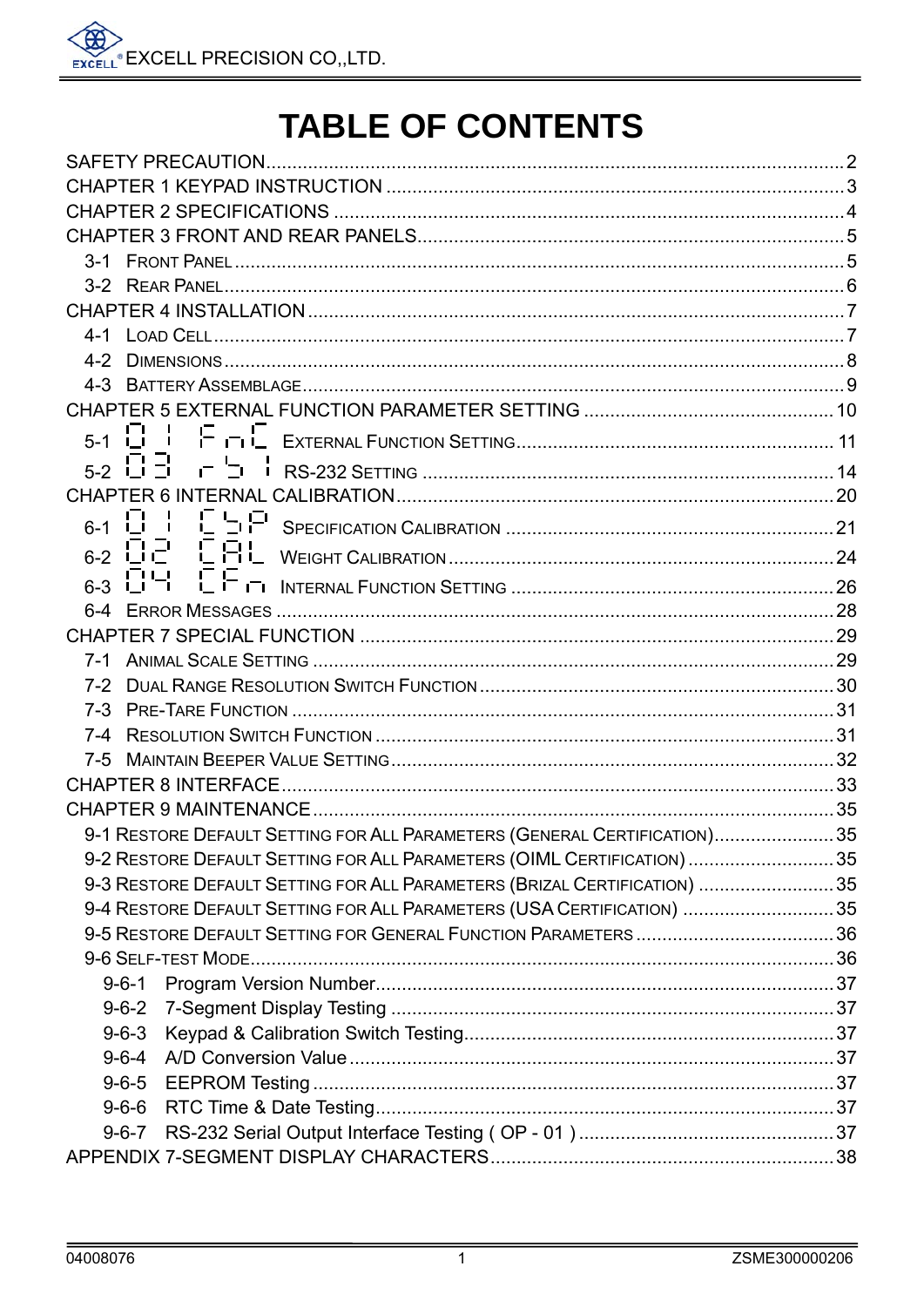## **Before using the product**

Thanks for your purchase of this indicator. In order to operate it smoothly, extend its durability and reduce the chance of breakdown, please read this user manual carefully.

# **Safety Precaution**

- **Combin Swithch off the indicator before installation or dismantlement.**
- EQ Keep the indicator away from the direct sun light. The operation temperature is between 0  $\degree$ C ~ +40  $\degree$ C.
- $\Box$  The ground connection of this indicator is necessary and this ground impedance is less than 100  $Ω$ .
- Do not connect the ground with other equipments which need huge power consumption.
- **Example 20** Non-ground or incorrect connection might cause an electric shock or a product breakdown.
- **Example 20** Please wait more than one minute before re-power on.
- **Example 20 Please operate or charge the indicator in an open area. Do not squeeze the** power cord to avoid wire on fire.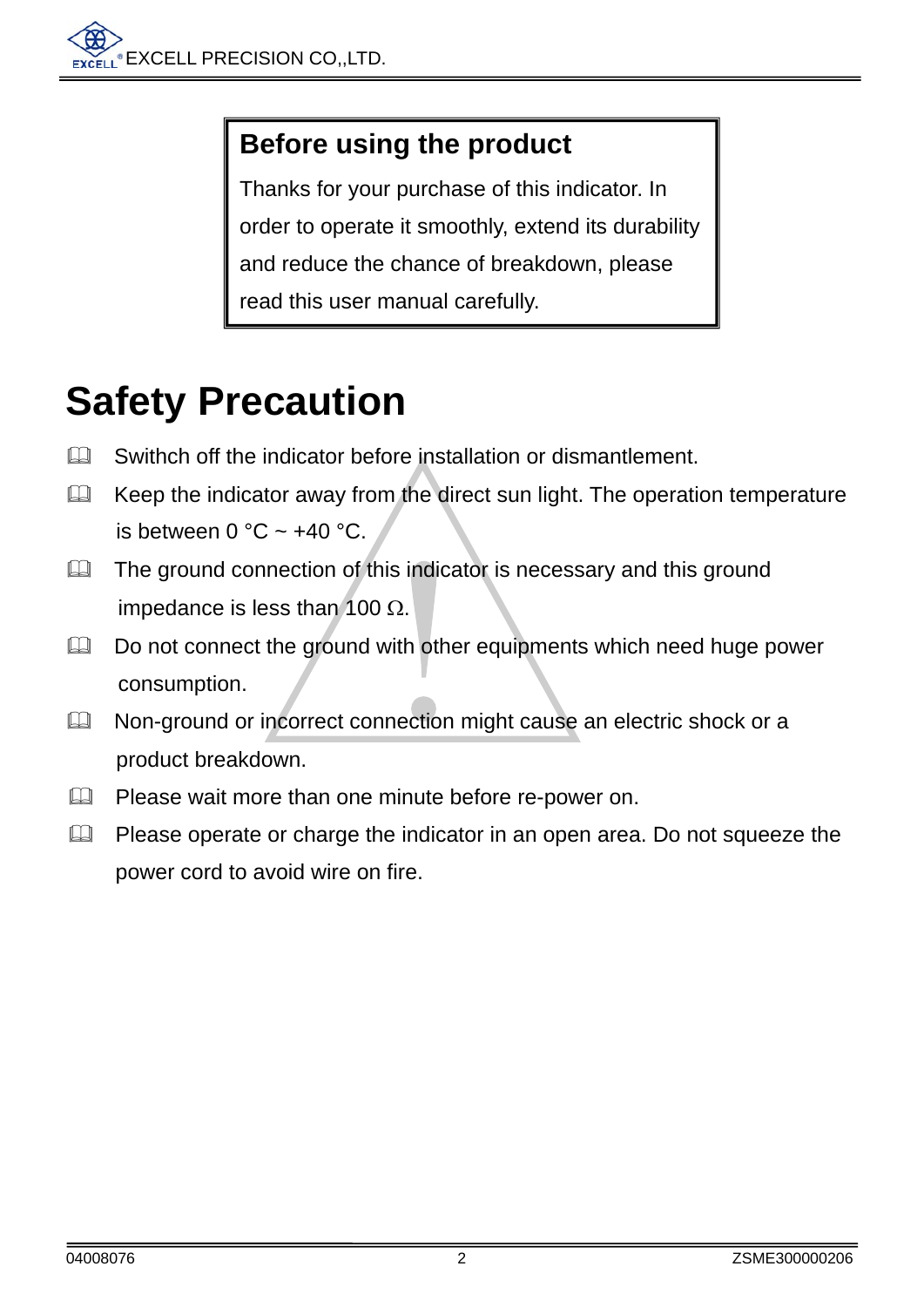# **Chapter 1 Keypad Instruction**

| <b>Function</b>                                                                | <b>Operation</b>                                                                     | <b>Description</b>                                                                                                                                  |
|--------------------------------------------------------------------------------|--------------------------------------------------------------------------------------|-----------------------------------------------------------------------------------------------------------------------------------------------------|
| <b>General Function</b><br>Setting                                             | <b>ENTER</b><br>Press and hold<br>™∕a<br>Then press                                  | Refer to <chapter 5=""> External<br/><b>Function Parameter setting for</b><br/>details.</chapter>                                                   |
| Weighing<br>Parameter<br>Setting                                               | Adjust calibration switch<br>to ON                                                   | Setting for decimal point, capacity,<br>division, zero tracking, and<br>unstable detection, etc. refer to 6-1<br>Specification Setting for details. |
| Calibration                                                                    | Adjust calibration switch<br>to ON                                                   | Refer to 6-2 Weight Calibration for<br>details.                                                                                                     |
| Self-test Mode                                                                 | During the countdown of<br>power on, press and<br>ZERO<br>hold<br>$\div$             | Refer to 9-4 Self-test Mode for<br>details.                                                                                                         |
| <b>Restore Default</b><br>Setting for All<br>Parameters                        | Adjust calibration switch<br>to ON, and then press<br><b>ENTER</b><br>7Α<br>and hold | Refer to 9-1 for details.                                                                                                                           |
| <b>Restore Default</b><br>Setting for<br><b>General Function</b><br>Parameters | During the countdown of<br>power on, press and<br><b>ENTER</b><br>76<br>hold         | Refer to 9-3 for details.                                                                                                                           |

- **I** During the operation, use the following keys to complete all works.
- 
- $\overline{Z_{E}^{RQ}} \Rightarrow$  Increase the flash value by one  $\overline{F^2}$   $\Rightarrow$  Move the cursor rightward
- $F<sub>2</sub>$ 
	- $\Rightarrow$  Decrease the flash value by one  $\left[\right]$  => Save setting **TARE**
- **ENTER**
- 
- ⇒ Move the cursor leftward ⇒ Abort setting / Exit **GROSS**  ESC

**NET**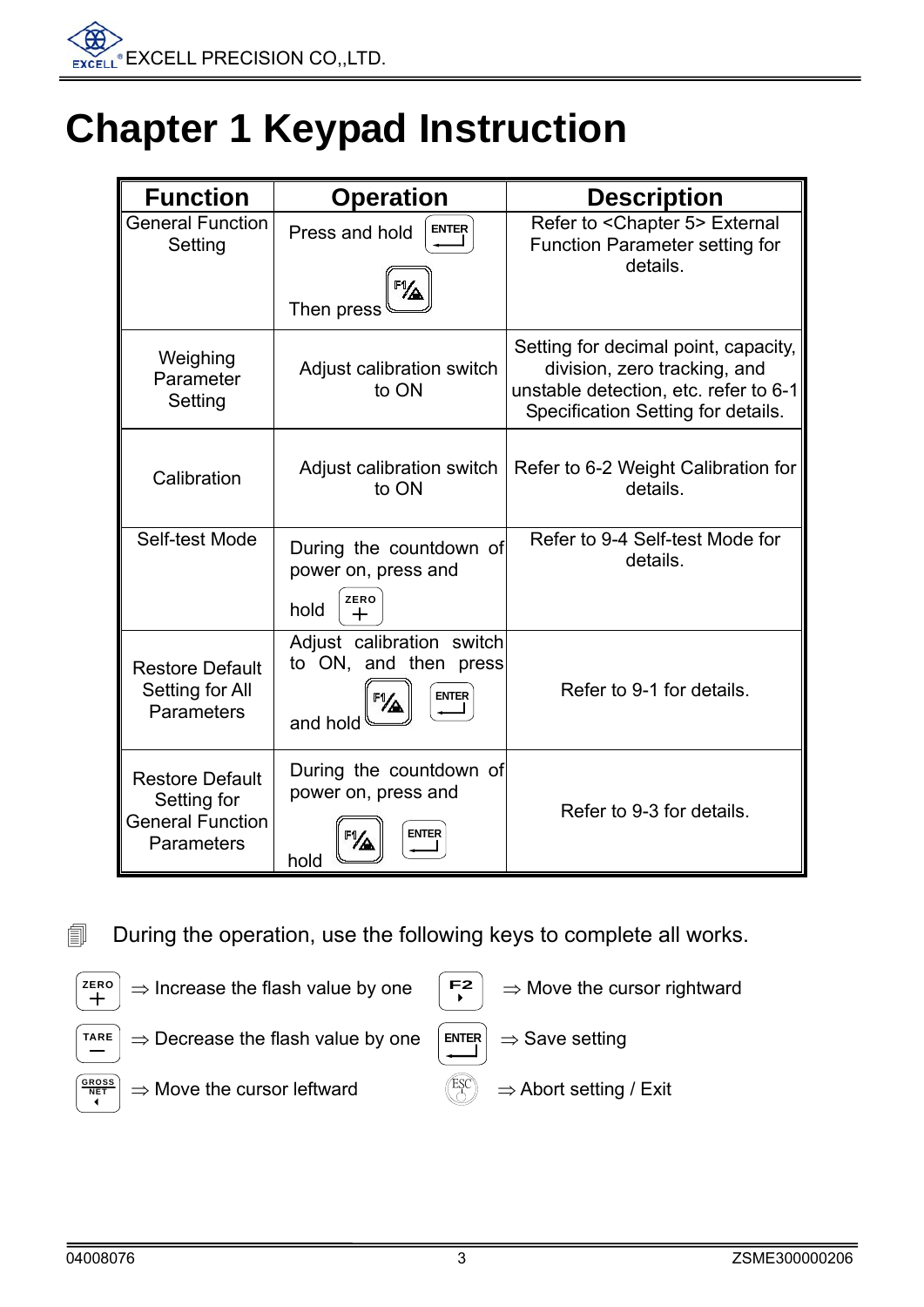

# **Chapter 2 Specifications**

## **Analog Specification**

- ♦ Load Cell Current :DC 5 V ±5% 60 mA (up to four 350 Ω Load Cell)
- ◆ Max. Load Cell Input Voltage : 16 mV
- 
- 
- 
- ♦ Input Sensitivity :0.15 μV/d or more
- ◆ Conversion Rate : Approximately 120times/s (max.)
- ◆ Resolution : 20 bits

# **Digital Specification**

- $\bullet$  Display  $\bullet$  Display : LCD, 6 digits, 25.4  $\times$  10 mm (W  $\times$  H), LED backlight
- ♦ Display Frequency :50 times/s
- ♦ Display Range :- 999999 ~ 999999
- ◆ Min. Division : 1, 2, 5, 10, 20, 50
- ♦ Decimal Point :0, 0.0, 0.00, 0.000, 0.0000
- 
- ♦ Memory :Calibration parameters and function settings are all stored in EEPROM.

## **Optional Interface Card**

♦ OP-01 RS-232 / RS-485(Includes RTC function)

### **Power Requirement**

| $\bullet$ | <b>Adaptor Spec</b>           | : input 120 / 230 V AC 50~60 Hz                                                         |
|-----------|-------------------------------|-----------------------------------------------------------------------------------------|
|           |                               | Output 9 V / 1000 mA                                                                    |
| $\bullet$ | Optional 2 types of batteries | : 6 V NiMH rechargeable battery kit (5 pcs) (1800<br>mA/hr) or general batteries (5pcs) |
| $\bullet$ | Max. Power Consumption        | : 110 mA (with 4 Load Cell + backlight + RS-232<br>interface)                           |
|           |                               | NiMH battery $\rightarrow$ 15 hours                                                     |
|           |                               | General battery $\rightarrow$ 24 hours                                                  |
|           |                               | 45 mA (with 1 Load Cell + no backlight + no RS-232<br>interface)                        |
|           |                               | NiMH battery $\rightarrow$ 36 hours                                                     |
|           |                               | General battery $\rightarrow$ 60 hours                                                  |
| 卣         |                               | Please charge the Ni-MH battery at least $12 \sim 14$ hours for first use.              |

### **Others**

 ♦ Operation Temperature :0 ~ 40°C ♦ Operation Humidity :< 85% RH  $\bullet$  Dimension (mm)(W  $\times$  D  $\times$  H) : 193  $\times$  134  $\times$  49.5 ♦ Weight :700 g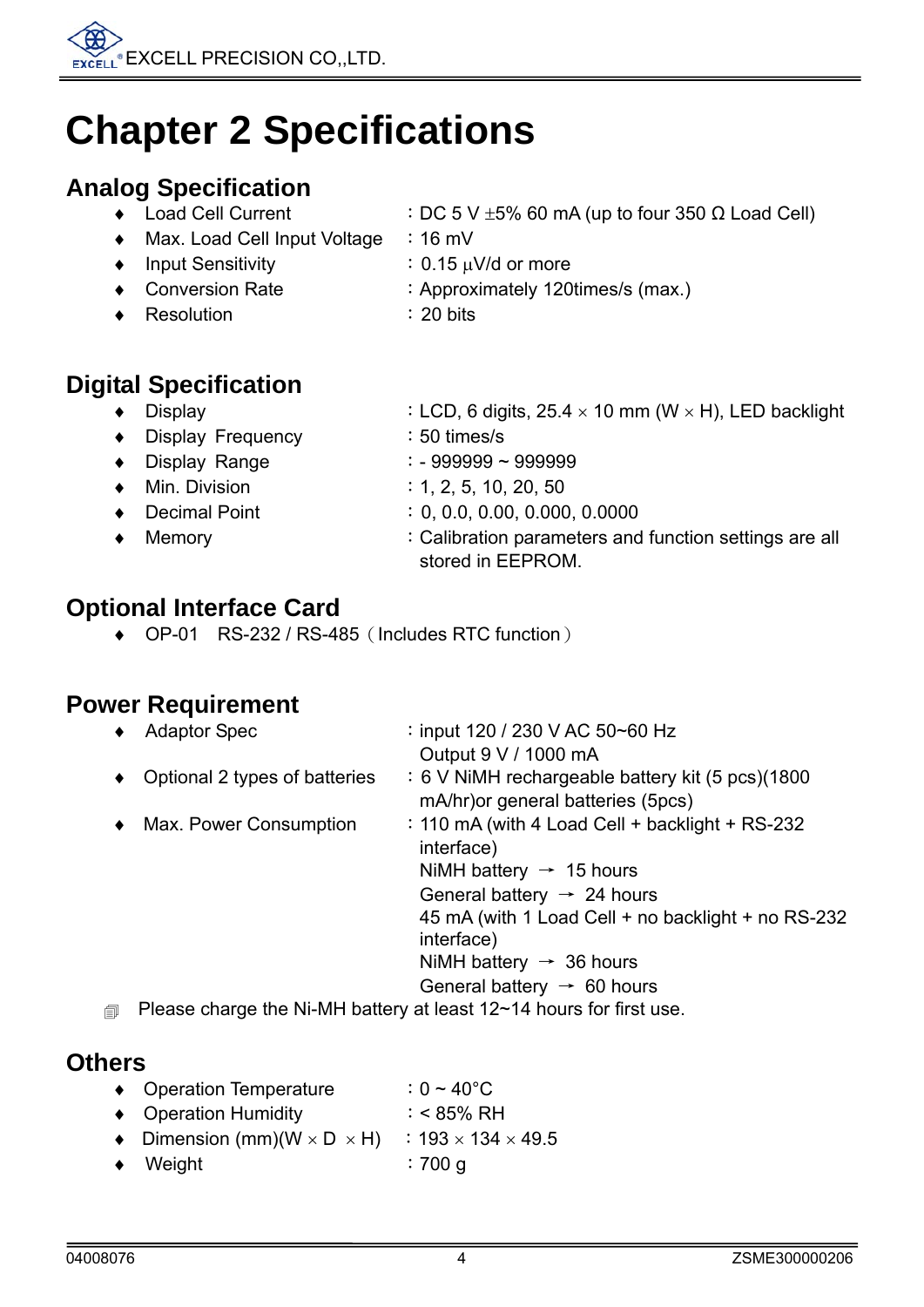# **Chapter 3 Front and Rear Panels**

## **3-1 Front Panel**



#### **Indication:**

FF-1

: Battery is charged (only available for rechargeable model)

| M<br><b>TARE</b>                                                               | Battery is charging (only available for rechargeable model)<br>tare mode                                                                                                   |                                                                                                                                                                                                                                                                                                                   |
|--------------------------------------------------------------------------------|----------------------------------------------------------------------------------------------------------------------------------------------------------------------------|-------------------------------------------------------------------------------------------------------------------------------------------------------------------------------------------------------------------------------------------------------------------------------------------------------------------|
| <b>MOTION</b><br>M+<br><b>GROSS</b><br>PТ<br>RANGE1/HOLD<br>RANGE <sub>2</sub> | unstable weighing<br>accumulation mode<br>gross weight<br>$\ddot{\cdot}$<br>pre-tare<br>dual-range resolution<br>$\ddot{\cdot}$<br>indication (1)<br>dual-range resolution | The light is default on. When using<br>CFN-05 Animal Scale Mode or<br>FNC-07 Maintain Beeper Value, it<br>works as HOLD LED light. When<br>opening dual-range resolution, it works<br>as RANGE1 LED light.<br>CFN-05 Animal Scale Mode and<br>⊳<br>FNC-07 Maintain Beeper Value can't<br>be run at the same time. |
|                                                                                | indication (2)                                                                                                                                                             |                                                                                                                                                                                                                                                                                                                   |

### **Keypad:**

- 1) Power ON / OFF, press and hold this key for 3 seconds to shut down.
- 2) Abort or exit when setting.



(ESC<br>Vo

- 1) Weight backs to zero.
- $+$  | 2) Increase the flash value by one when setting.
	- 1) Eliminate the gross weight.
	- 2) Decrease the flash value by one when setting.
	- 1) Switch Gross / Net weight shown on display.
	- 2) Move the cursor leftward when setting.
	- 1) Keypad function (FNC-02 & FNC-03).
	- 2) Move the cursor rightward when setting.



**F2**   $\bullet$ 

**GROSS NET**   $\blacktriangleleft$ 

 $\mathbb{F}\mathscr{U}_{\mathbb{A}}$  Keypad function (FNC-02 & FNC-03).



Confirm key.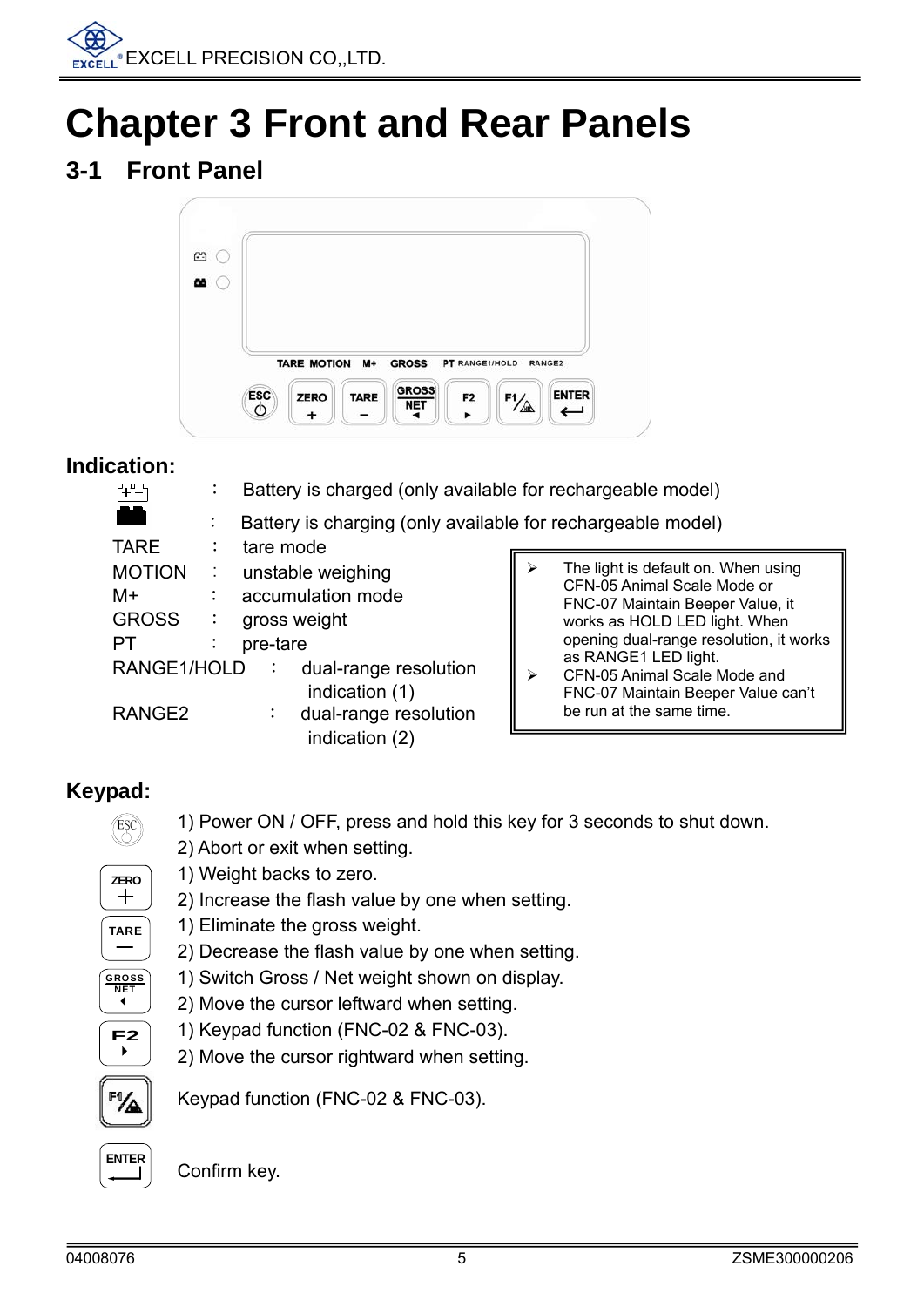

## **3-2 Rear Panel**



- 1. Battery Case
- 2. RS-232 / RS-485 input / output
- 3. DC 9 V power input
	- 4. calibration switch
	- 5. load cell connect socket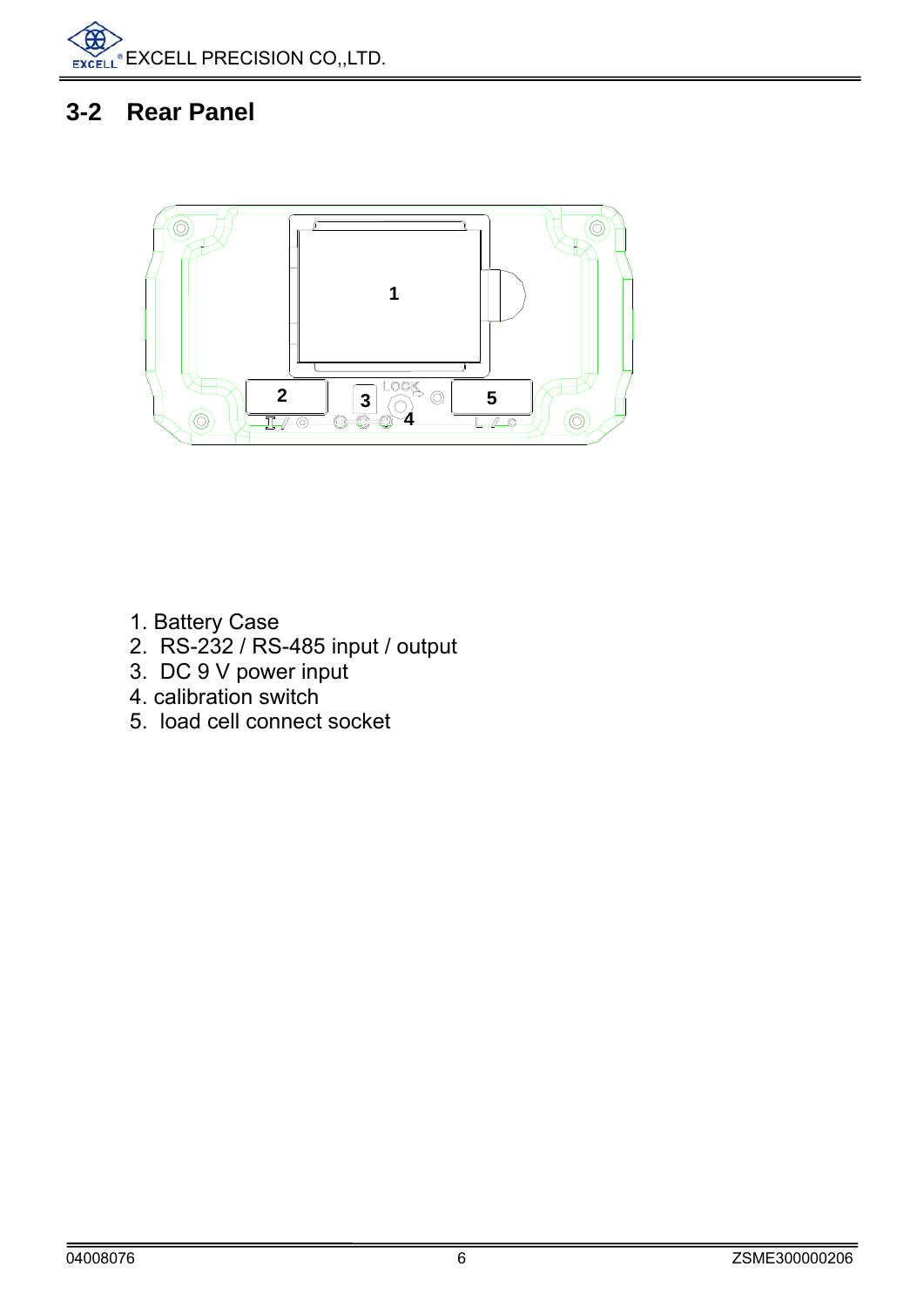# **Chapter 4 Installation**

## **4-1 Load Cell**



## **4-wire**(**5-wired**)**Load Cell**

 Pin 1 connects with SIG+ Pin 2,3 short to connect with EXC- Pin 4,5 short to connect with EXC+

Pin 6,7,8 connect with shield

Pin 9 connects with SIG-

## **6-wire**(**7-wired**)**Load Cell**

- Pin 1 connects with SIG+
- Pin 2 connects with SEN-
- Pin 3 connects with EXC-
- Pin 4 connects with SEN+
- Pin 5 connects with EXC+
- Pin 6,7,8 connects with shield
- Pin 9 connects with SIG-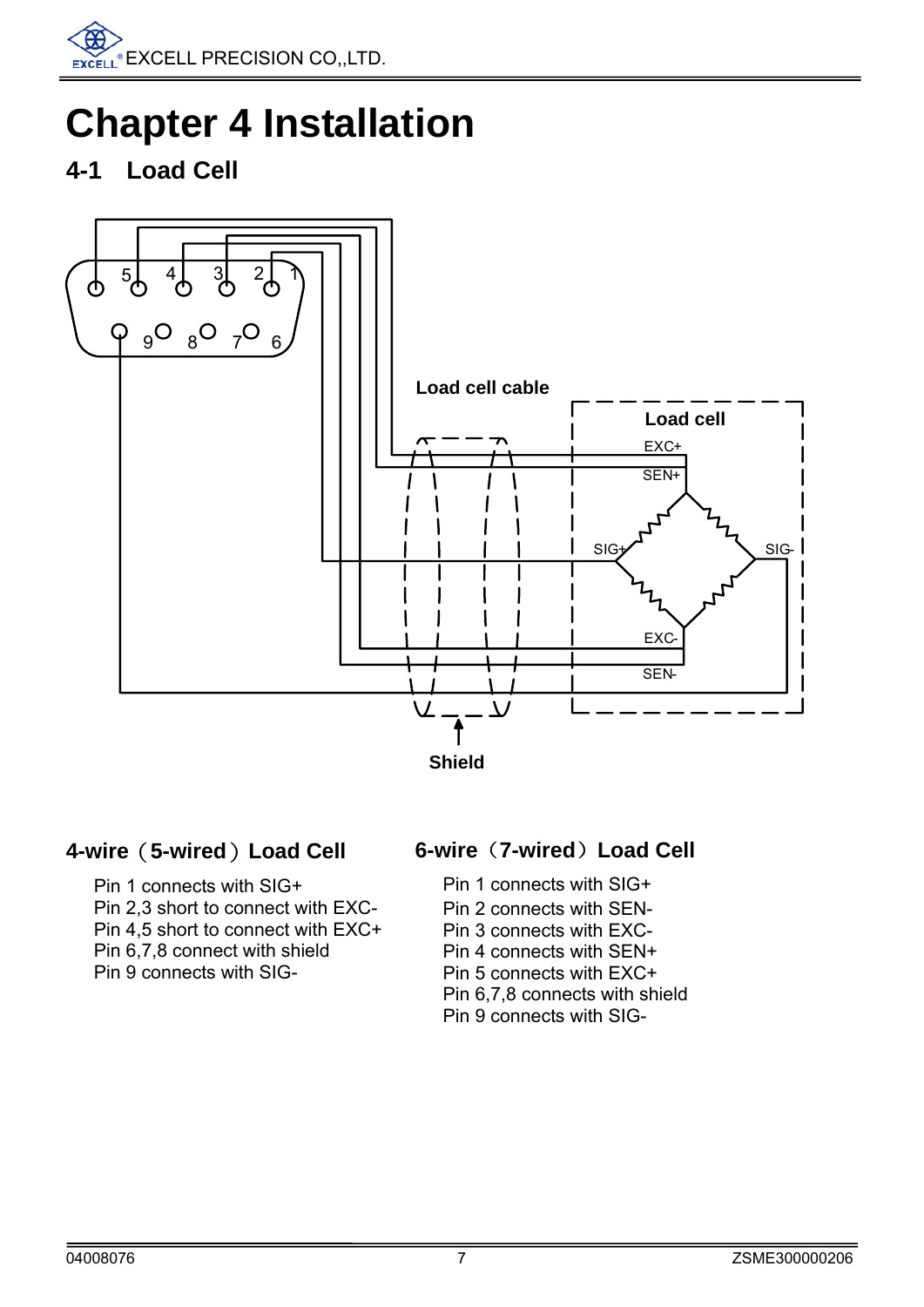

## **4-2 Dimensions**









 $-49.5-$ 

C





 $-134.7-$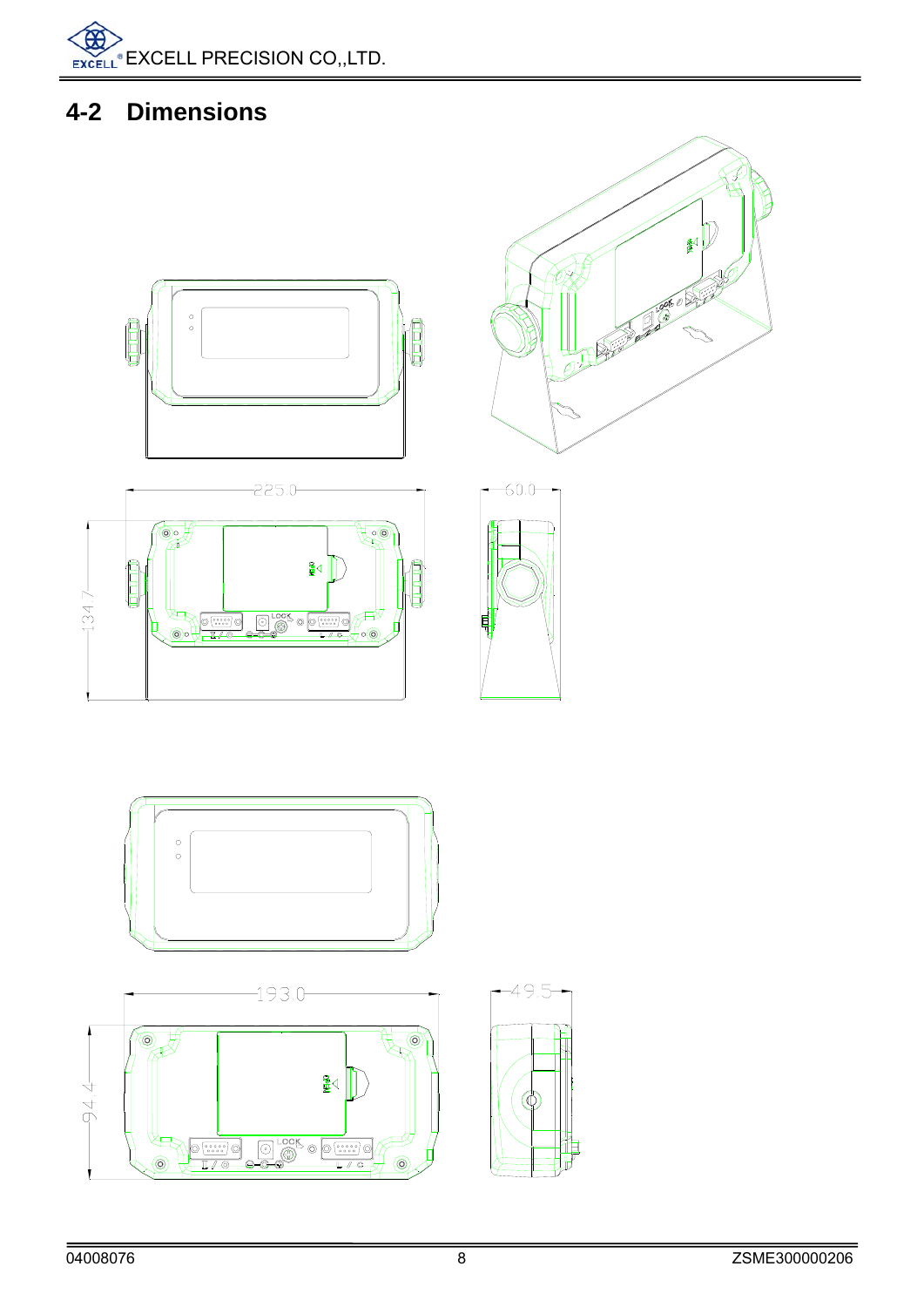

## **4-3 Battery Assemblage**



Stuff the surplus wires into the battery case.

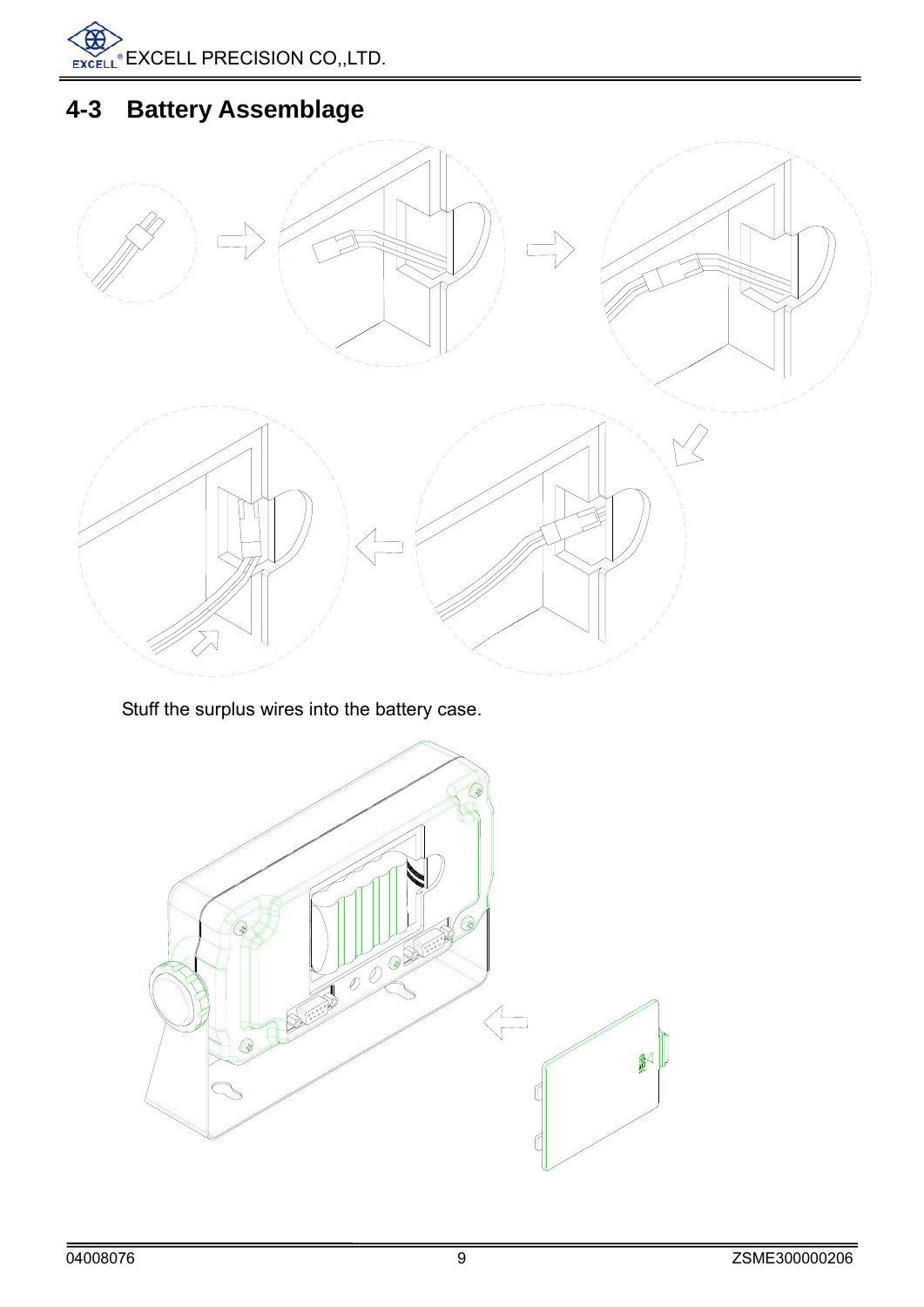# **Chapter 5 External Function Parameter Setting**

Under general weighing conditions, press  $\left[\begin{matrix} \mathbb{F} \mathcal{V}_{\Delta} \\ \mathbb{F} \end{matrix}\right]$  and the screen will show:





 $\begin{bmatrix} 1 & 1 \\ 1 & 1 \end{bmatrix}$   $\begin{bmatrix} 1 & 1 \\ 1 & 1 \end{bmatrix}$   $\begin{bmatrix} 1 & 1 \\ 1 & 1 \end{bmatrix}$   $\begin{bmatrix} 1 & 1 \\ 1 & 1 \end{bmatrix}$   $\begin{bmatrix} 1 & 1 \\ 1 & 1 \end{bmatrix}$   $\begin{bmatrix} 1 & 1 \\ 1 & 1 \end{bmatrix}$   $\begin{bmatrix} 1 & 1 \\ 1 & 1 \end{bmatrix}$   $\begin{bmatrix} 1 & 1 \\ 1 & 1 \end{bmatrix}$   $\begin{bmatrix} 1 & 1$  $\begin{array}{ccc} \Box & \Box & \Box & \Box & \Box & \Box & \Box & \Box & \Box & \Box & \Box & \Box & \end{array}$  RS-232 / RS-485 interface function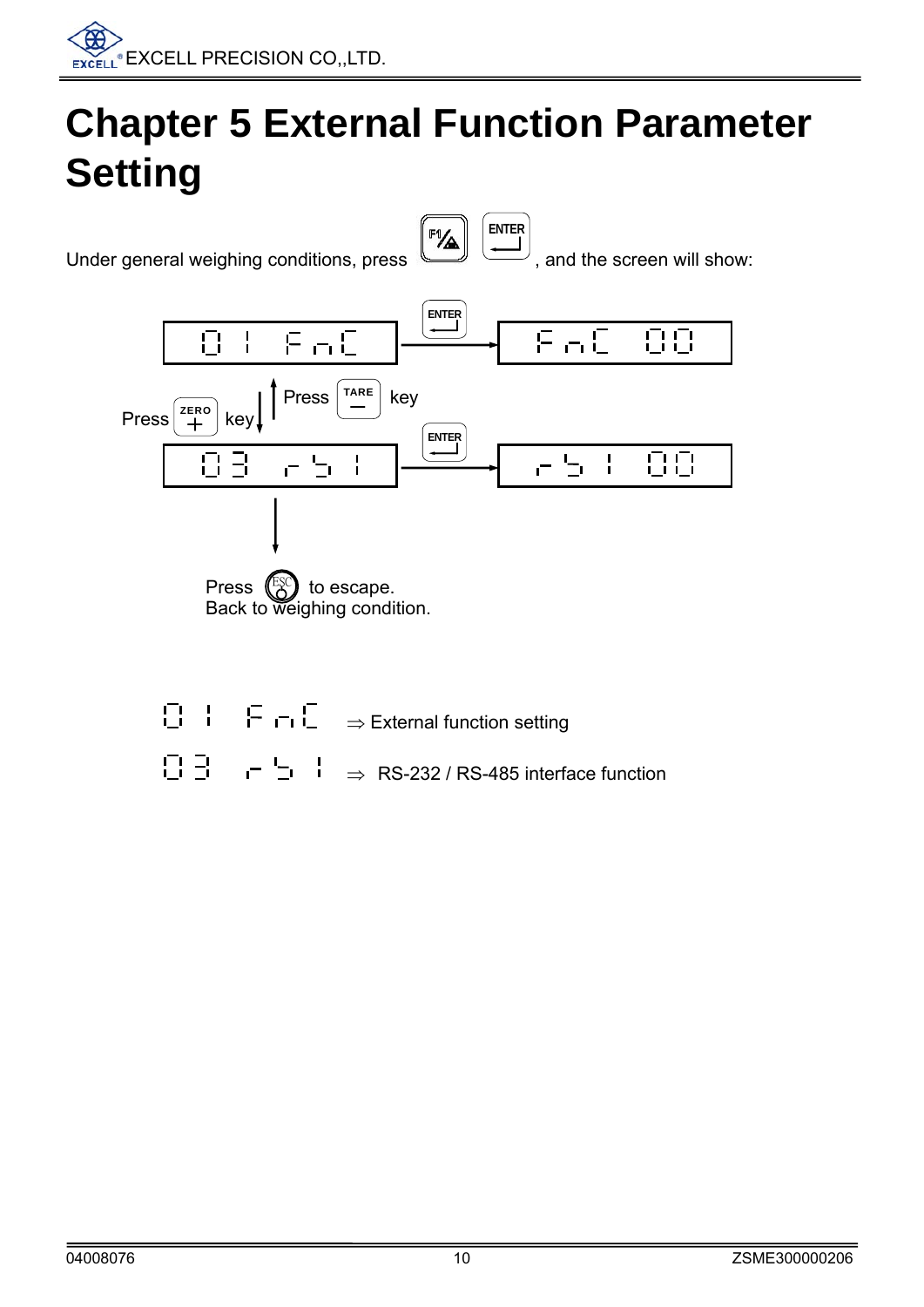## **5-1 External Function Setting**



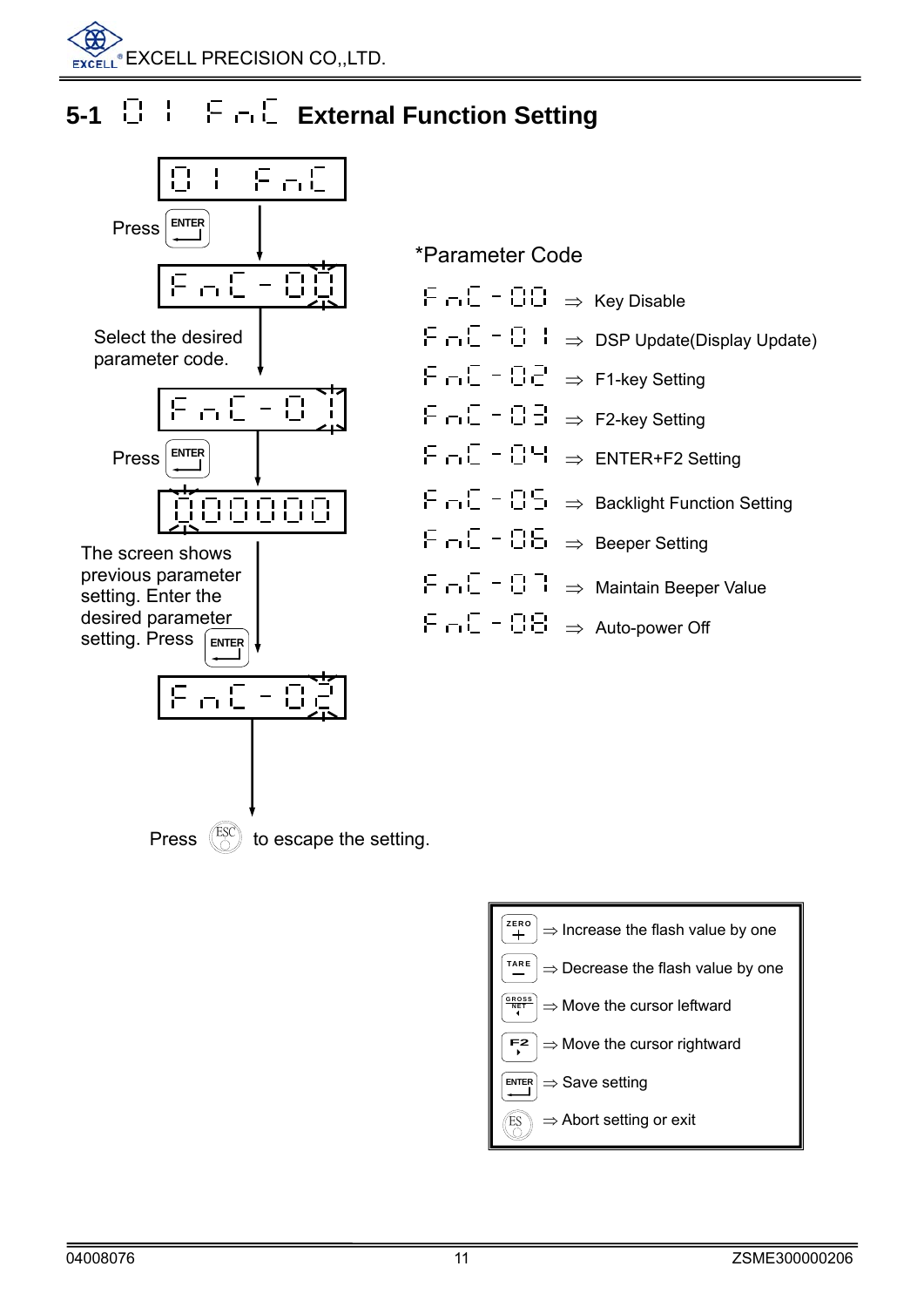## **External Function Parameter Setting**

| <b>Parameter</b> | <b>Function</b>     |                  | <b>Setting Value</b>                                                                                                                                                                                    | <b>Default</b> |  |  |  |  |  |
|------------------|---------------------|------------------|---------------------------------------------------------------------------------------------------------------------------------------------------------------------------------------------------------|----------------|--|--|--|--|--|
| Code             |                     | <b>Parameter</b> | <b>Description</b>                                                                                                                                                                                      | <b>Setting</b> |  |  |  |  |  |
| <b>FNC-00</b>    | Key disable         | 0000<br>1111     | 0000 is corresponding to:<br>ON<br>$\overline{0}$<br>(from left to right)<br><b>GROSS</b><br>NET<br>ZERO<br><b>TARE</b><br>F <sub>2</sub><br>$\mathbf{1}$<br><b>OFF</b><br>$+$<br>$\blacktriangleright$ | $0*000$        |  |  |  |  |  |
|                  |                     | 0                | No limit                                                                                                                                                                                                |                |  |  |  |  |  |
|                  |                     | 1                | 20 times/s                                                                                                                                                                                              |                |  |  |  |  |  |
| <b>FNC-01</b>    | <b>DSP</b>          | $\overline{2}$   | 10 times/s                                                                                                                                                                                              | 1              |  |  |  |  |  |
|                  | Update              | 3                | 5 times/s                                                                                                                                                                                               |                |  |  |  |  |  |
|                  |                     | $\overline{4}$   | 1 times/s                                                                                                                                                                                               |                |  |  |  |  |  |
|                  |                     | 0                | Print (printing)                                                                                                                                                                                        |                |  |  |  |  |  |
|                  |                     | 1                | Units (units switch)                                                                                                                                                                                    |                |  |  |  |  |  |
|                  |                     | $\overline{2}$   | M+ (accumulation and printing)                                                                                                                                                                          |                |  |  |  |  |  |
|                  | F1-key              | 3                | MC (memory clearing)                                                                                                                                                                                    |                |  |  |  |  |  |
| <b>FNC-02</b>    | Setting             | 4                | Weight / Times Accumulation / Weight<br><b>Accumulation Display Switch</b>                                                                                                                              | 5              |  |  |  |  |  |
|                  |                     | 5                | HR (high resolution switch)                                                                                                                                                                             |                |  |  |  |  |  |
|                  |                     | 6                | Pre-Tare (Pre-tare function)                                                                                                                                                                            |                |  |  |  |  |  |
|                  |                     | $\overline{7}$   | <b>Format for Brazil</b>                                                                                                                                                                                |                |  |  |  |  |  |
|                  |                     | $\mathbf 0$      | Print (printing)                                                                                                                                                                                        |                |  |  |  |  |  |
|                  |                     | 1                | Units (units switch)                                                                                                                                                                                    |                |  |  |  |  |  |
|                  |                     | $\overline{2}$   | M+ (accumulation and printing)                                                                                                                                                                          |                |  |  |  |  |  |
|                  | F <sub>2</sub> -key | 3                | MC (memory clearing)                                                                                                                                                                                    |                |  |  |  |  |  |
| <b>FNC-03</b>    | Setting             | 4                | Weight / Times Accumulation / Weight<br><b>Accumulation Display Switch</b>                                                                                                                              | 1              |  |  |  |  |  |
|                  |                     | 5                | HR (high resolution switch)                                                                                                                                                                             |                |  |  |  |  |  |
|                  |                     | 6                | Pre-Tare (Pre-tare function)                                                                                                                                                                            |                |  |  |  |  |  |
|                  |                     | $\overline{7}$   | <b>Format for Brazil</b>                                                                                                                                                                                |                |  |  |  |  |  |
|                  |                     | 0                | Print (printing)                                                                                                                                                                                        |                |  |  |  |  |  |
|                  |                     | 1                | Units (units switch)                                                                                                                                                                                    |                |  |  |  |  |  |
|                  |                     | $\overline{2}$   | M+ (accumulation and printing)                                                                                                                                                                          |                |  |  |  |  |  |
| <b>FNC-04</b>    | ENTER+F2            | 3                | MC (memory clearing)                                                                                                                                                                                    | 0              |  |  |  |  |  |
|                  | Setting             | 4                | Weight / Times Accumulation / Weight<br><b>Accumulation Display Switch</b>                                                                                                                              |                |  |  |  |  |  |
|                  |                     | 5                | HR (high resolution switch)                                                                                                                                                                             |                |  |  |  |  |  |
|                  |                     | 6                | Pre-Tare (Pre-tare function)                                                                                                                                                                            |                |  |  |  |  |  |
|                  |                     | 7                | <b>Format for Brazil</b>                                                                                                                                                                                |                |  |  |  |  |  |

The symbol "\*" is standard for OIML Certification in context.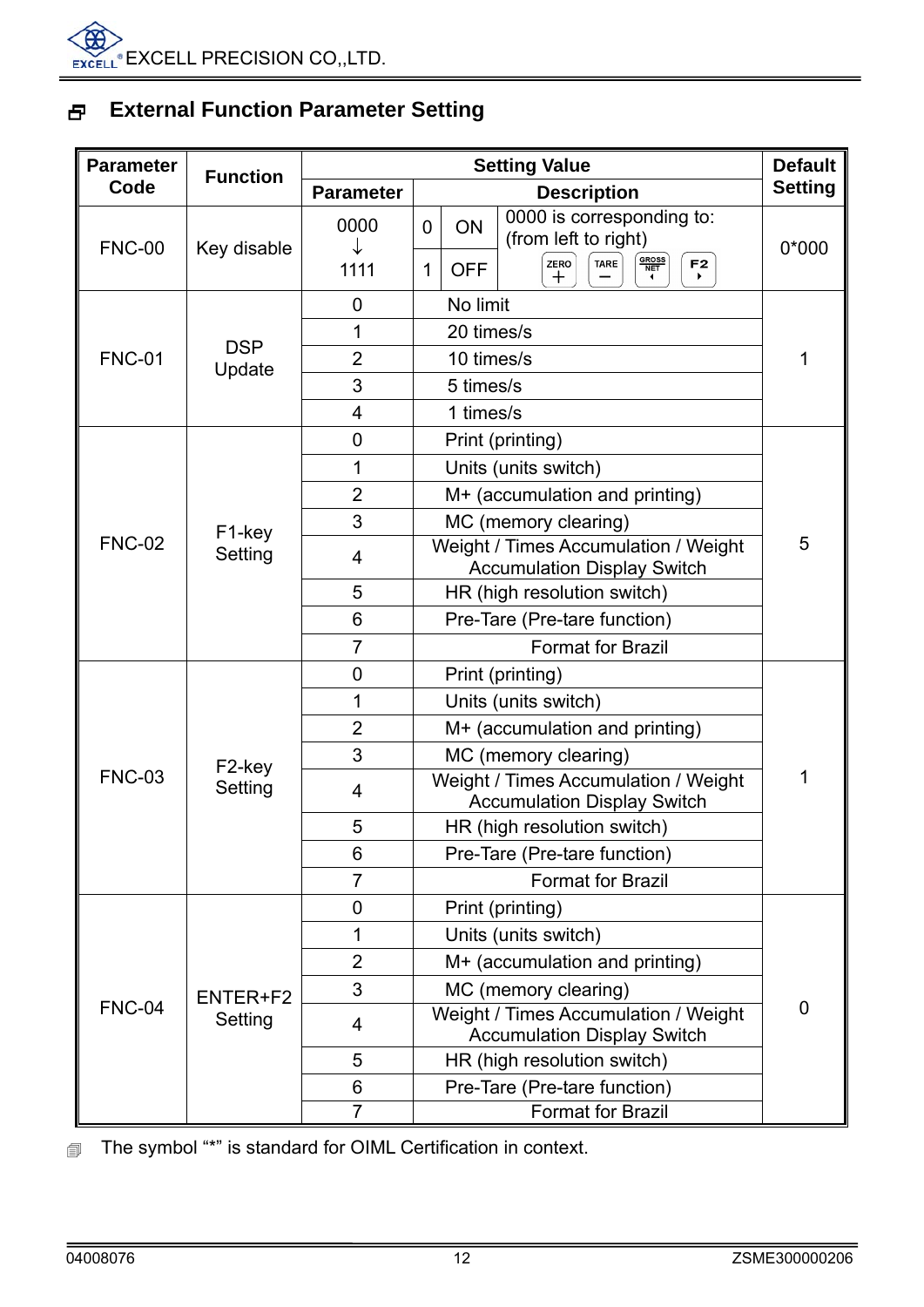| <b>Parameter</b> | <b>Function</b>                 |                  | <b>Setting Value</b>                                                              | <b>Default</b> |  |  |  |
|------------------|---------------------------------|------------------|-----------------------------------------------------------------------------------|----------------|--|--|--|
| Code             |                                 | <b>Parameter</b> | <b>Description</b>                                                                | <b>Setting</b> |  |  |  |
| <b>FNC-05</b>    |                                 | 0                | Auto backlight on<br>(backlight on in operation lnly)                             |                |  |  |  |
|                  | <b>Backlight Setting</b>        |                  | Backlight on (backlight always on)                                                |                |  |  |  |
|                  |                                 | $\overline{2}$   | <b>Backlight off</b>                                                              |                |  |  |  |
|                  |                                 | 0                | Beeper off                                                                        |                |  |  |  |
| <b>FNC-06</b>    | Beeper Setting                  |                  | Beeper on                                                                         |                |  |  |  |
|                  |                                 | $\Omega$         | No function                                                                       |                |  |  |  |
| <b>FNC-07</b>    | <b>Maintain Beeper</b><br>Value |                  | Mode 1                                                                            | 0              |  |  |  |
|                  |                                 | 2                | Mode 2                                                                            |                |  |  |  |
|                  |                                 | 0                | No function                                                                       |                |  |  |  |
| <b>FNC-08</b>    | Auto-power Off<br>(Minutes)     | $1 - 60$         | It works when the weight is stable<br>and non-key is pressed in weighing<br>mode. | 0              |  |  |  |

## FNC-02& FNC-03& FNC-04= 7 Format for Brazil

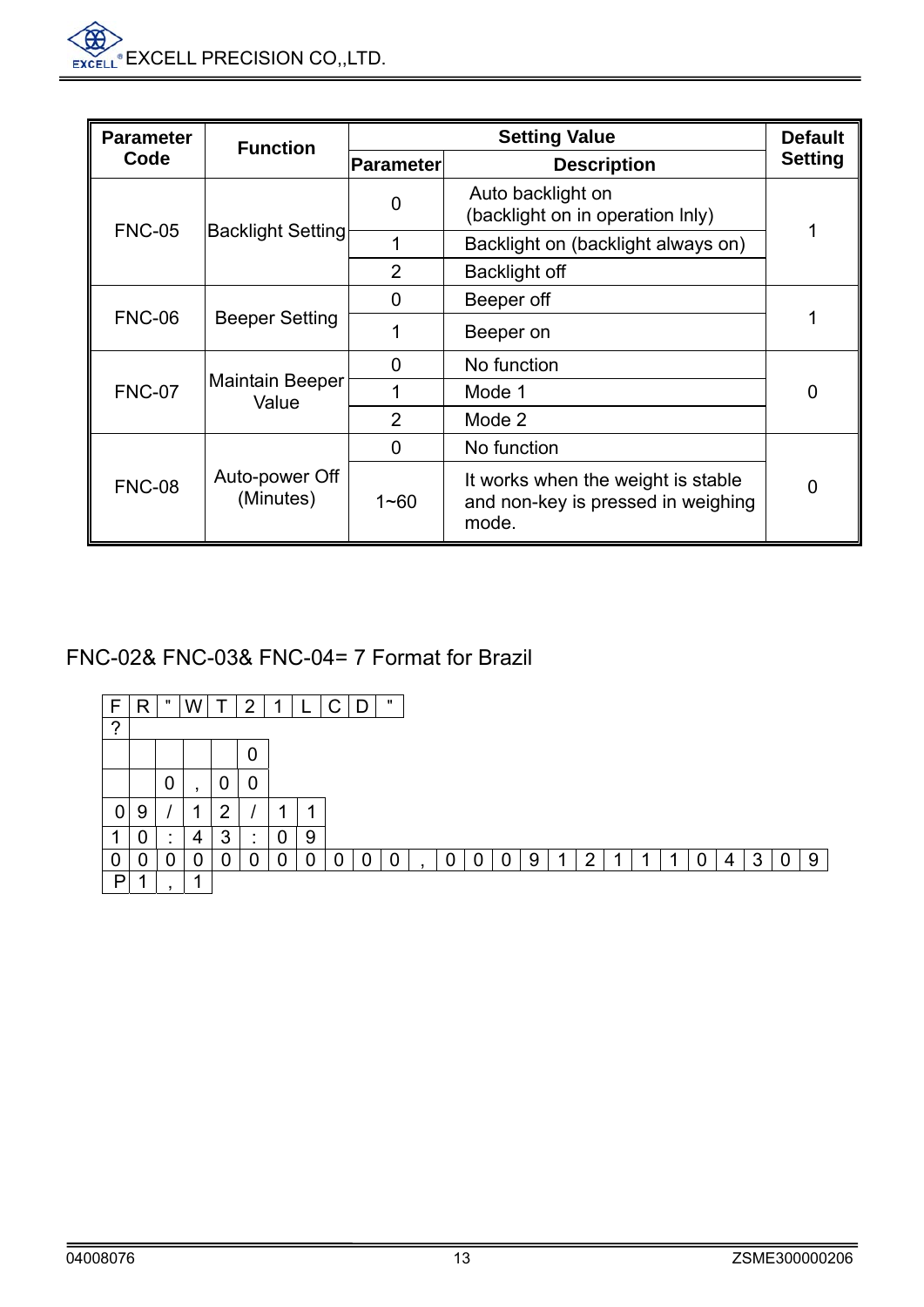## **5-2**  $\overline{C}$  $\overline{C}$  $\overline{C}$  $\overline{C}$  $\overline{C}$  $\overline{C}$  **<b>RS-232 Setting**



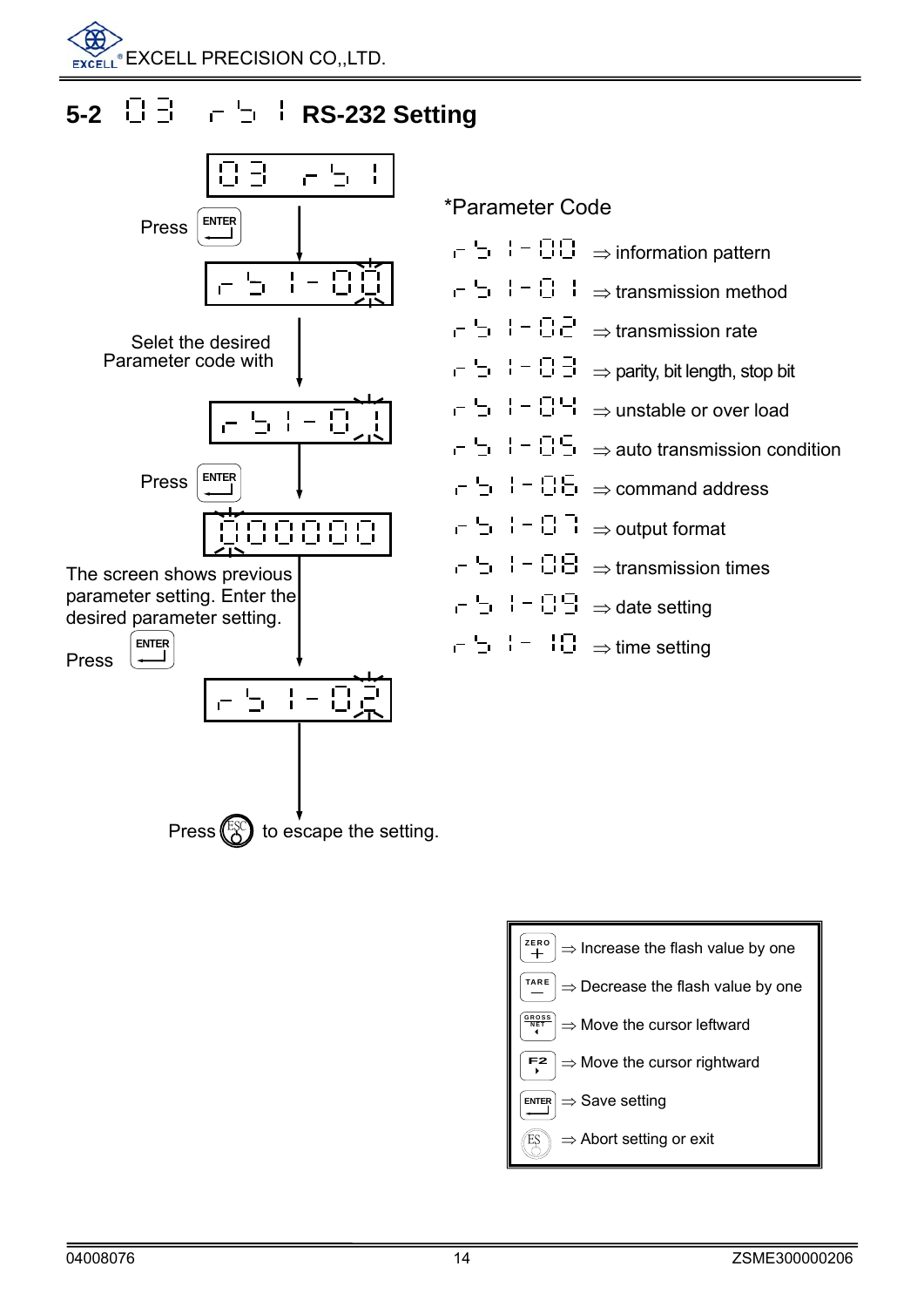

## **OP-01 RS-232 / RS-485 Interface Function**

| <b>Parameter</b> | <b>Function</b>                    |                  | <b>Setting Value</b>                                  |                                                   |                |  |  |  |  |  |  |
|------------------|------------------------------------|------------------|-------------------------------------------------------|---------------------------------------------------|----------------|--|--|--|--|--|--|
| Code             |                                    | <b>Parameter</b> |                                                       | <b>Description</b>                                | <b>Setting</b> |  |  |  |  |  |  |
|                  |                                    | 0                |                                                       | <b>Display Correspindingly</b>                    |                |  |  |  |  |  |  |
|                  |                                    | 1                |                                                       | <b>Gross Weight</b>                               |                |  |  |  |  |  |  |
|                  |                                    | $\overline{2}$   |                                                       | Net Weight                                        |                |  |  |  |  |  |  |
|                  |                                    | 3                |                                                       |                                                   |                |  |  |  |  |  |  |
| <b>RS1-00</b>    | Information                        | 4                |                                                       | <b>Weight Accumulation Value</b>                  | 0              |  |  |  |  |  |  |
|                  | Pattern                            | 5                |                                                       |                                                   |                |  |  |  |  |  |  |
|                  |                                    | 6                |                                                       | Output with Date & Time                           |                |  |  |  |  |  |  |
|                  |                                    | $\overline{7}$   |                                                       | PT Output with Date & Time                        |                |  |  |  |  |  |  |
|                  |                                    | 8                | Format 1 for Brazil                                   |                                                   |                |  |  |  |  |  |  |
|                  |                                    | 9                |                                                       | Format 2 for Brazil                               |                |  |  |  |  |  |  |
|                  |                                    | 0                |                                                       | Continuous transmission                           |                |  |  |  |  |  |  |
|                  |                                    | 1                |                                                       | Auto transmission                                 |                |  |  |  |  |  |  |
| <b>RS1-01</b>    | Transmissio<br>n Method            | $\overline{2}$   | ™∕a<br>Press <sup>&amp;</sup><br>⊉'or<br>transmission | 0                                                 |                |  |  |  |  |  |  |
|                  |                                    | 3                |                                                       | Command Mode (no address)                         |                |  |  |  |  |  |  |
|                  |                                    | 4                |                                                       | Command Mode (with address)                       |                |  |  |  |  |  |  |
|                  |                                    | 0                |                                                       | 1 200                                             |                |  |  |  |  |  |  |
|                  | Transmissio                        | 1                |                                                       | 3                                                 |                |  |  |  |  |  |  |
| <b>RS1-02</b>    | n Rate                             | $\overline{2}$   |                                                       |                                                   |                |  |  |  |  |  |  |
|                  |                                    | 3                |                                                       | 9600                                              |                |  |  |  |  |  |  |
|                  |                                    | 0                | N, 8, 1                                               | No Parity<br>8 Bits Length<br>1 stop bit          |                |  |  |  |  |  |  |
| <b>RS1-03</b>    | Parity,<br>bit length,<br>stop bit | 1                | O,7,1                                                 | <b>Odd Parity</b><br>7 Bits Length<br>1 stop bit  | $\overline{0}$ |  |  |  |  |  |  |
|                  |                                    | $\overline{2}$   | E, 7, 1                                               | <b>Even Parity</b><br>7 Bits Length<br>1 stop bit |                |  |  |  |  |  |  |
| <b>RS1-04</b>    | Unstable or                        | 0                |                                                       | <b>Continuous Output</b>                          | $\overline{0}$ |  |  |  |  |  |  |
|                  | Over Load                          | 1                |                                                       | <b>Stop Output</b>                                |                |  |  |  |  |  |  |
|                  | Auto                               | 0                |                                                       | Positive (over + 10d)                             |                |  |  |  |  |  |  |
| <b>RS1-05</b>    | Transmissio<br>n<br>Condition      | 1                | Positive / Negative<br>(over $+$ 10d, under $-$ 10d)  | $\overline{0}$                                    |                |  |  |  |  |  |  |
| <b>RS1-06</b>    | Command<br><b>Address</b>          | 00<br>99         |                                                       | Available only if RS1-01 setting is<br>"4"        | 0              |  |  |  |  |  |  |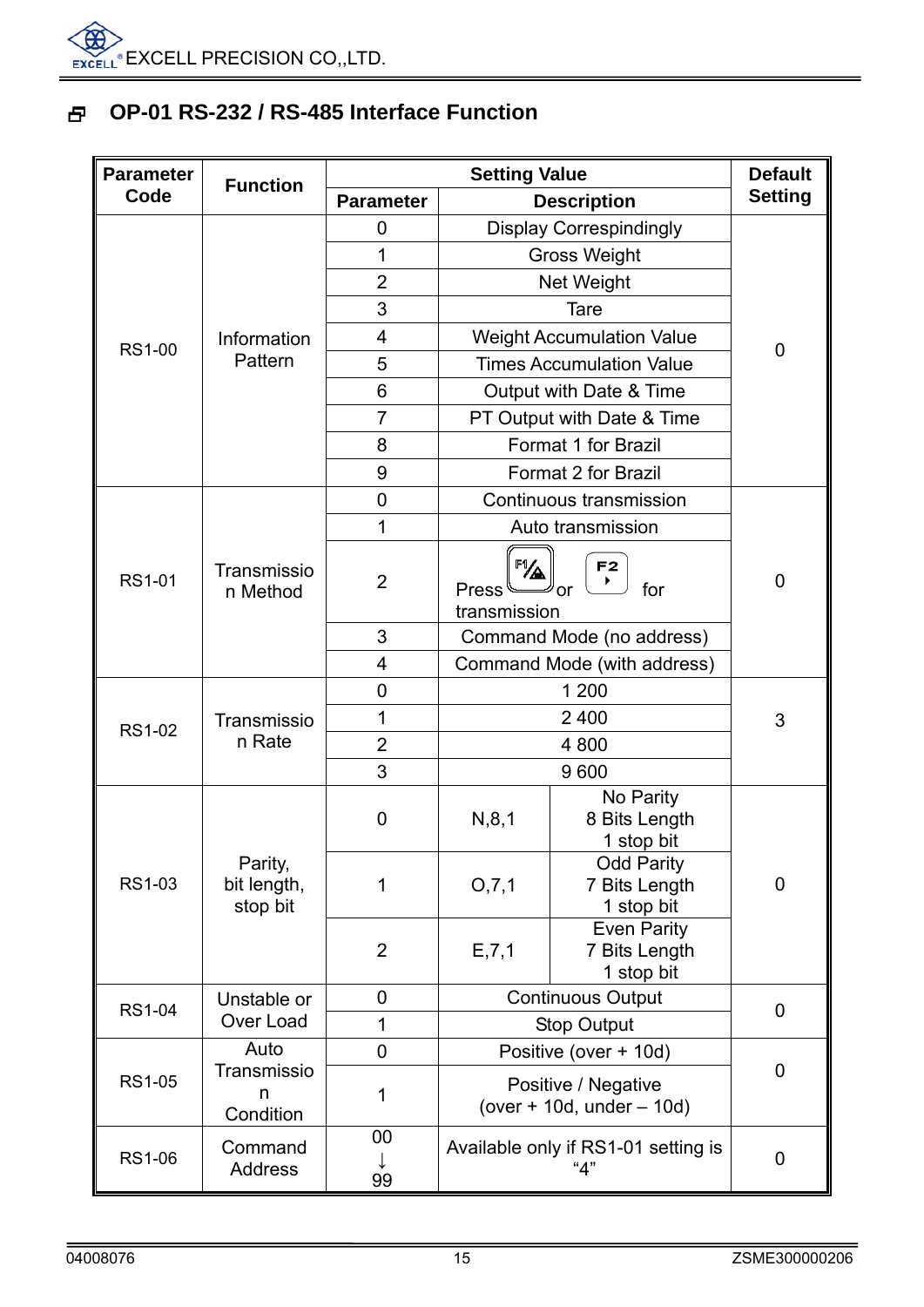| <b>Parameter</b> | <b>Function</b>     |                  | <b>Setting Value</b>                          | <b>Default</b> |
|------------------|---------------------|------------------|-----------------------------------------------|----------------|
| Code             |                     | <b>Parameter</b> | <b>Description</b>                            | <b>Setting</b> |
| <b>RS1-07</b>    | Output format       | $0^*$            | <b>Standard Format</b>                        |                |
|                  |                     |                  | <b>UMC 600</b>                                |                |
|                  |                     | 0                | No Limit                                      |                |
| <b>RS1-08</b>    |                     |                  | 1 times/s                                     |                |
|                  | Transmission        | $\overline{2}$   | 2 times/s                                     | 4              |
|                  | times               | 3                | 5 times/s                                     |                |
|                  |                     | 4                |                                               |                |
|                  |                     | 5                | 20 times/s                                    |                |
| <b>RS1-09</b>    | Date Setting        | XX.XX.XX         | Year-Month-Day<br>(RS232 optional)            | XX.XX.<br>XX   |
| <b>RS1-10</b>    | <b>Time Setting</b> | XX.XX.XX         | <b>Time-Minute-Second</b><br>(RS232 optional) | XX             |

**IFM** The symbol "\*" is standard for OIML Certification in context.

#### Remark:

- This is general certification option when the parameter is set for "0~5" in RS1-00 and the data is transmitted to printer.
- **If all This is general certification option when the parameter is set for "6" in RS1-00 and the** parameter is set for "6" in FNC-02 (or the parameter is set for "6" in FNC-03).
- **This is general certification option when the parameter is set for "0" in RS1-04 and the** parameter is set for "6" in RS1-00.

#### **Transmission Format**

#### $RS1-00 \Rightarrow 0 \sim 3$



#### **Header 2**

GS : Gross Weight / NT : Net Weight / TR : Tare

#### **Weight Data ( 8 digits )**

 The first digit of weight data indicates "+ / -" value of weight. The other 7 digits, including decimal point, indicate the weight value. If the weight is over load (Header 1: OL), the screen only shows "+ / -" and decimal point.

#### **Unit**

kg, lb, t or " blank" **( lb is not available for OMIL approval models.)**

#### **Terminators**

CR and LF are data termination code.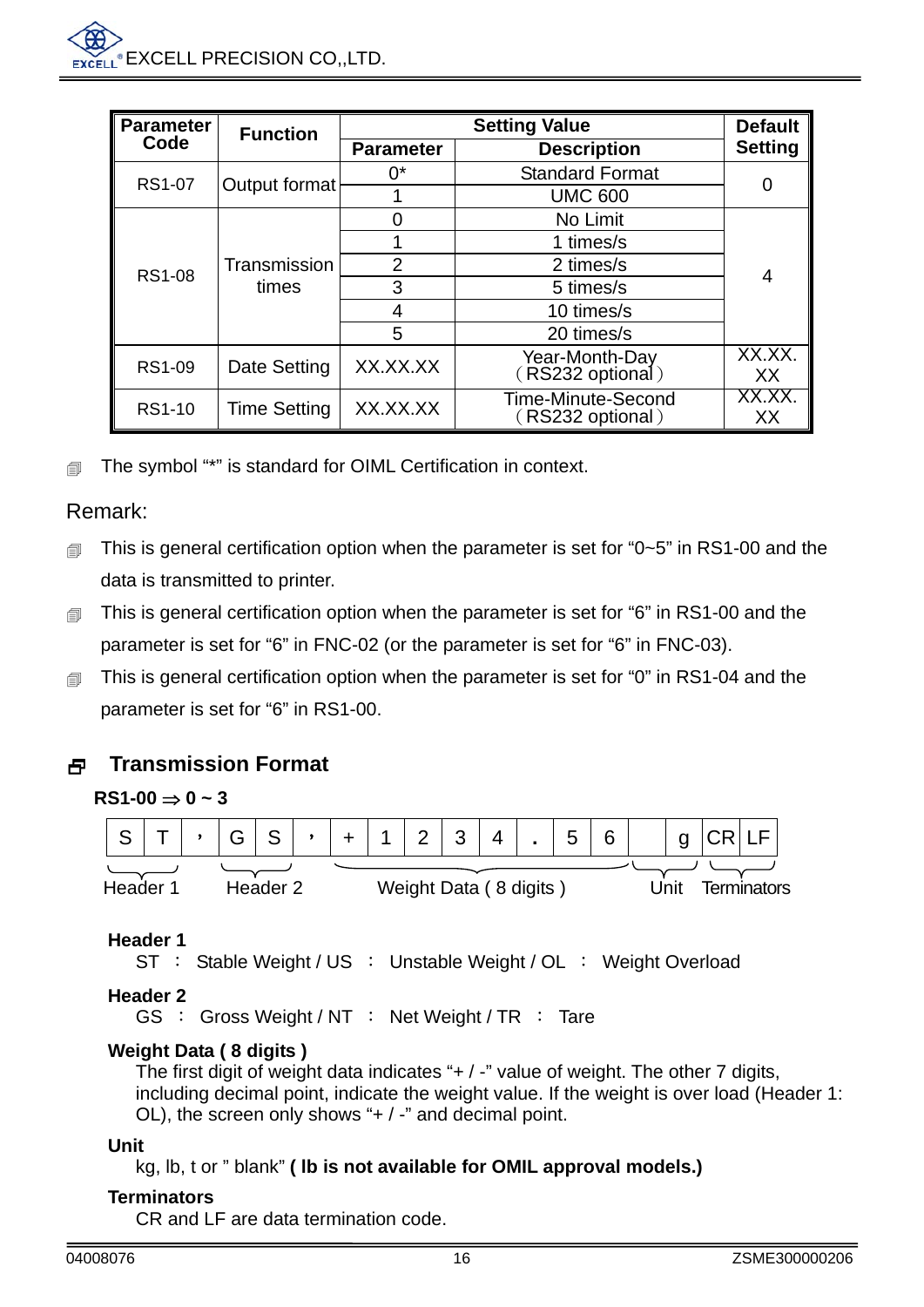#### **RS1-00 = 4**

| $\vert$ 3 $\vert$ CR $\vert$ LF |
|---------------------------------|
|---------------------------------|

The symbol "\*" is standard for OIML Certification in context.

#### **RS1-00 = 5**

#### **RS1-00 = 6**

| D | A |   | Е |   | $\blacksquare$ | 2         | 0            | X | X  | $\prime$       | X | X | $\prime$ | X     | X. |           | $ CR $ LF $ $ |
|---|---|---|---|---|----------------|-----------|--------------|---|----|----------------|---|---|----------|-------|----|-----------|---------------|
|   |   | M | Е |   | ٠              | X         | X            | ÷ | X  | X              | ÷ | X | X        | CR LF |    |           |               |
| G | R | O | S | S | ٠              | $\ddot{}$ | $\mathbf{1}$ | 2 | 3  | 4              |   | 5 | 6        | k     | g  | CR LF     |               |
| N | Е |   |   |   | ٠              | $\ddot{}$ | 1            | 2 | 3  | 4              |   | 5 | 6        | k     | g  | CR LF     |               |
| Τ | Α | R | Е |   | ٠              | $\ddot{}$ | 1            | 2 | 3  | $\overline{4}$ |   | 5 | 6        | k     | g  | <b>CR</b> | <b>LF</b>     |
| Τ | N |   |   |   |                | Χ         | X            | X | CR | LF             |   |   |          |       |    |           |               |
|   | W |   |   |   | ٠              | $\ddot{}$ | 1            | 2 | 3  | 4              |   | 5 | 6        | k     | g  | CR        | $'LF_1$       |

#### **RS1-00 = 7**

| D | A      |        | E. |   |   | 2         | 0 | X              | X     | $\prime$ | X | X | $\prime$ | X  | X   | CR LF               |      |
|---|--------|--------|----|---|---|-----------|---|----------------|-------|----------|---|---|----------|----|-----|---------------------|------|
| Τ |        | M      | Е  |   |   | X         | X | t.             | X     | X        | ÷ | X | X        | CR | LF. |                     |      |
| G | R      | O      | S  | S | ÷ | $\ddot{}$ | 1 | 2              | 3     | 4        |   | 5 | 6        | k  | g   | $ {\sf CR} $ LF $ $ |      |
| N | Е      | $\top$ |    |   |   | $\ddot{}$ | 1 | 2              | 3     | 4        |   | 5 | 6        | k  | g   | CR LF               |      |
| T | A      | R      | Е  |   |   | $\ddot{}$ | 1 | $\overline{2}$ | 3     | 4        |   | 5 | 6        | k  | g   | <b>CR</b>           | I LF |
| P | $\top$ |        |    |   |   | $\ddot{}$ | 1 | $\overline{2}$ | 3     | 4        |   | 5 | 6        | Κ  | g   | CR LF               |      |
| Τ | N      |        |    |   |   | X         | X | X              | CR LF |          |   |   |          |    |     |                     |      |
|   | W      |        |    |   |   | $\ddot{}$ | 1 | 2              | 3     | 4        |   | 5 | 6        | k  | g   | CR                  | LF I |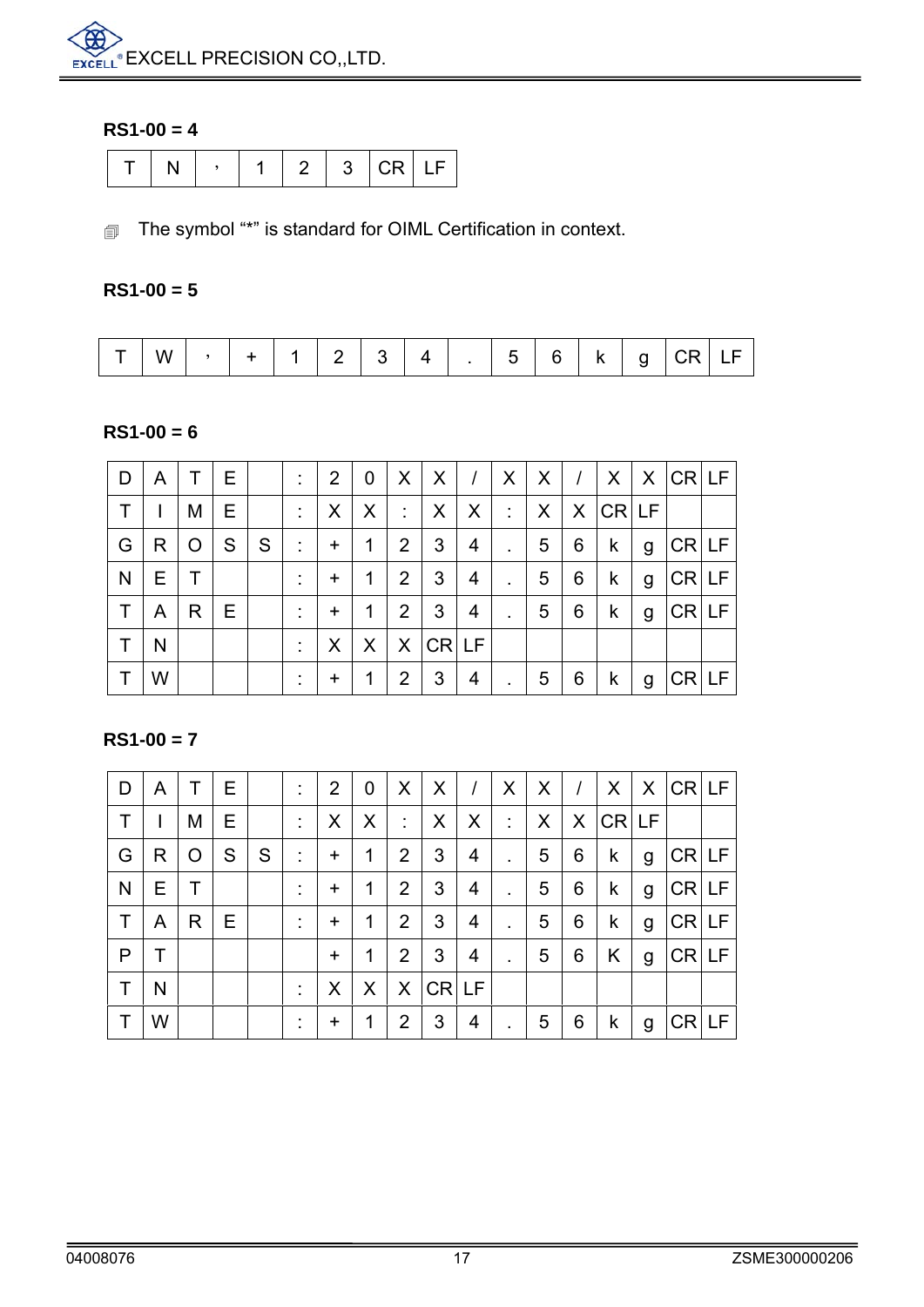#### **RS1-00 = 8 format 1 for Brazil**

## $[S], G[G]G].$   $[G]G[G], T[T]T].$   $[T|T], N[N]N].$   $[N]N] <$   $CR>$   $<$   $LE>$

#### **RS1-00 = 9 format 2 for Brazil**

| D | A |   | A |  |   | $\blacksquare$ |   |   |   | M  | М   |     |    |   |    |     | СR        |  |
|---|---|---|---|--|---|----------------|---|---|---|----|-----|-----|----|---|----|-----|-----------|--|
| Η | O | R | Α |  |   |                | Η | H |   | Н  | Н   |     | Н  | Н | CR | LΕ. |           |  |
| B | R |   |   |  |   | $\mathbf{r}$   |   | G | G | G  | G   |     | G  | G | K  | g   | <b>CR</b> |  |
|   |   | Q |   |  | O |                |   | N | N | N  | N   |     | N  |   | n  | a   | <b>CR</b> |  |
|   | Α | R | A |  |   | . .            |   |   |   |    |     | . . |    |   | N  | g   | <b>CR</b> |  |
| N | P |   |   |  |   |                |   |   |   | СR | ιF, |     |    |   |    |     |           |  |
|   | A |   |   |  |   | $\blacksquare$ | ™ |   | ™ | TW | TW  |     | TW | ™ |    | g   |           |  |

#### **RS1-07 = 4 Zebro format for Brazil**

| F                     | R |                                  | W               |   | ာ               | 1 |   | С | D | $\mathbf{H}$ |   |   |   |  |  |   |   |   |   |   |
|-----------------------|---|----------------------------------|-----------------|---|-----------------|---|---|---|---|--------------|---|---|---|--|--|---|---|---|---|---|
| $\boldsymbol{\gamma}$ |   |                                  |                 |   |                 |   |   |   |   |              |   |   |   |  |  |   |   |   |   |   |
|                       |   |                                  | ◢               | 0 | 0               | 0 |   |   |   |              |   |   |   |  |  |   |   |   |   |   |
|                       |   |                                  | 4               | 5 | 0               |   |   |   |   |              |   |   |   |  |  |   |   |   |   |   |
|                       |   |                                  | $5\overline{)}$ | 5 | 0               |   |   |   |   |              |   |   |   |  |  |   |   |   |   |   |
| ◢                     | 9 |                                  | 1               |   |                 | 1 | 0 |   |   |              |   |   |   |  |  |   |   |   |   |   |
| 0                     | 9 | $\blacksquare$<br>$\blacksquare$ | 4               | 6 | . .<br><b>A</b> | 3 | 9 |   |   |              |   |   |   |  |  |   |   |   |   |   |
| 0                     | 0 |                                  | 0               | 5 | 5               | U |   |   |   |              | 5 | C | 9 |  |  | 9 | 4 | 6 | 3 | 9 |
| P                     | и | п,                               | 1               |   |                 |   |   |   |   |              |   |   |   |  |  |   |   |   |   |   |

Note : Notes as followed in the brackets will not be output.

1000 (GROSS) 450 (PRE-TARE) 550 (NET) 19/10/10(day / month / year) 09:46:39( time: minute: second)

#### **RS1-07 = 5 WWW format for Brazil**

 $= W W W W$ . W W W W W

Note: "W" means weight.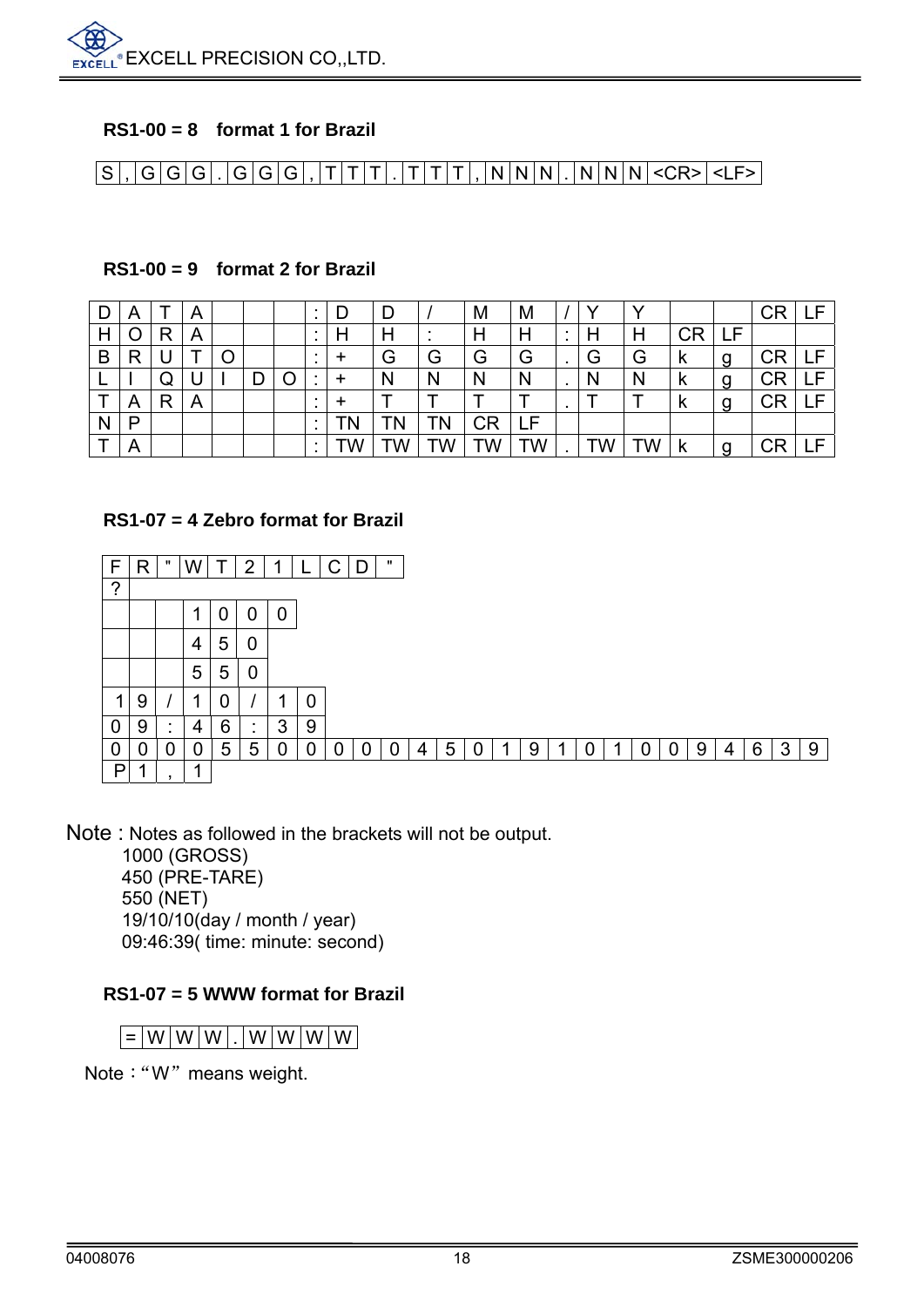#### **Command Mode**

| Command     | <b>Function</b>                | Command   | <b>Function</b>                                         |
|-------------|--------------------------------|-----------|---------------------------------------------------------|
| READ / RW   | <b>Weight Reading</b>          | <b>CT</b> | <b>Tare Clearing</b>                                    |
| ZERO / MZ   | <b>Weight Re-zeroing</b>       | RI        | <b>Weight Accumulation</b>                              |
| TARE / MT   | <b>Gross Weight Deducting</b>  | Rm        | <b>Times Accumulation</b>                               |
| <b>NTGS</b> | Gross / Net Switch             | Rn        | Date                                                    |
| <b>MG</b>   | <b>Gross Weight Indicating</b> | Ro        | Time                                                    |
| <b>MN</b>   | Net Weight Indicating          | AT        | <b>Weight and Times</b><br>Accumulation                 |
|             |                                | DT        | <b>Weight and Times</b><br><b>Accumulation Clearing</b> |

n After setting above commands, it must add the termination code "CR( 0DH ) and LF( 0AH )"

- o If the command is not correct, it shows "E" + "Command Unidentified".
- $\bullet$  If the command mode is chosen with address (RS1-01 = 4), add "  $\textcircled{a}$  address" in front of each command.

**Example:** When RS1-06 = 1, for reading weight value, the whole complete command should be "**@01RW(CR)(LF)"**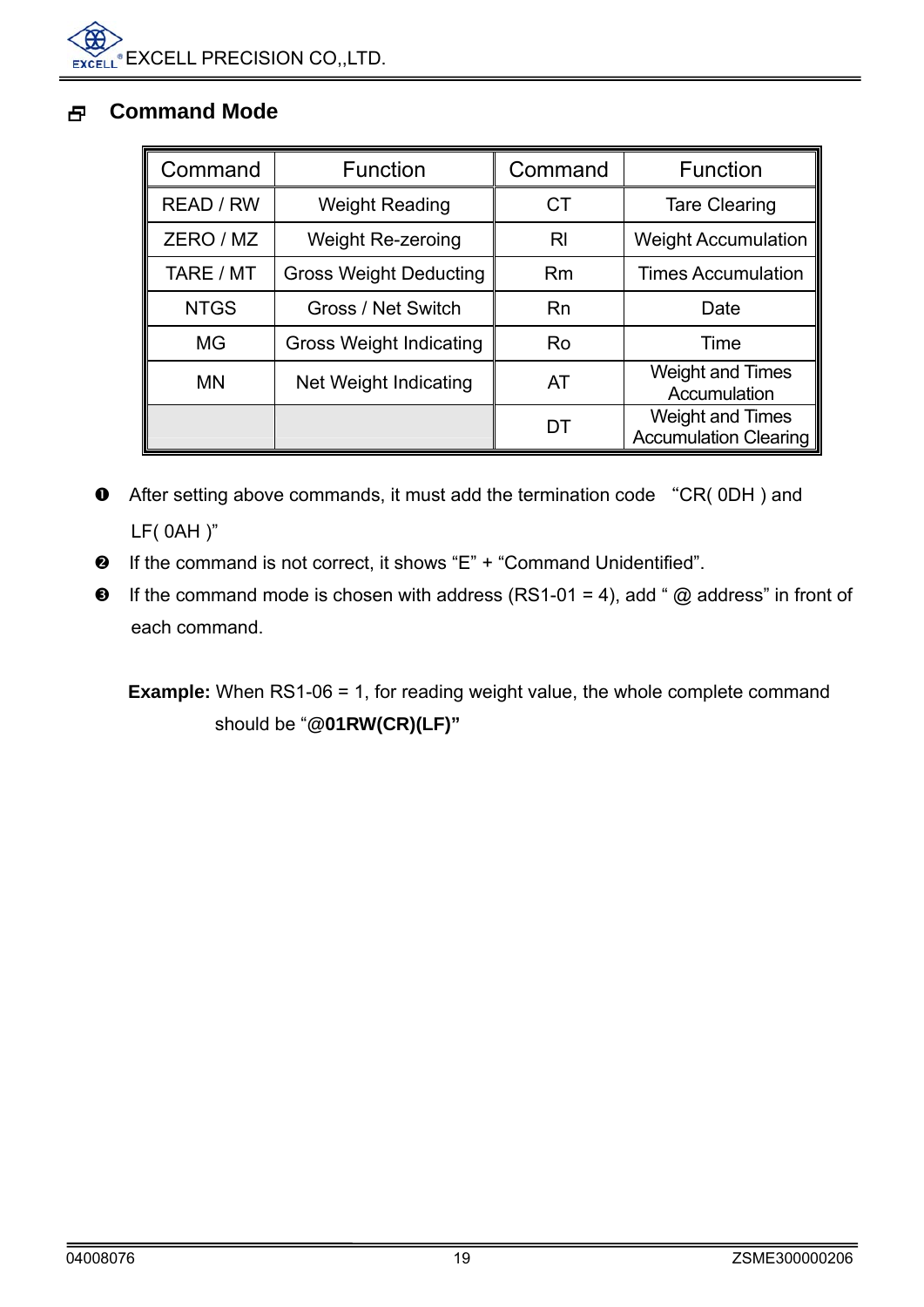# **Chapter 6 Internal Calibration**

Adjust calibration switch to "ON", and the screen displays:



- ⇒ Specification Calibration
- 日ご こ日L ⇒ Weight Calibration
- コ닉 [F<sub>ロ ⇒</sub> Internal Function Setting

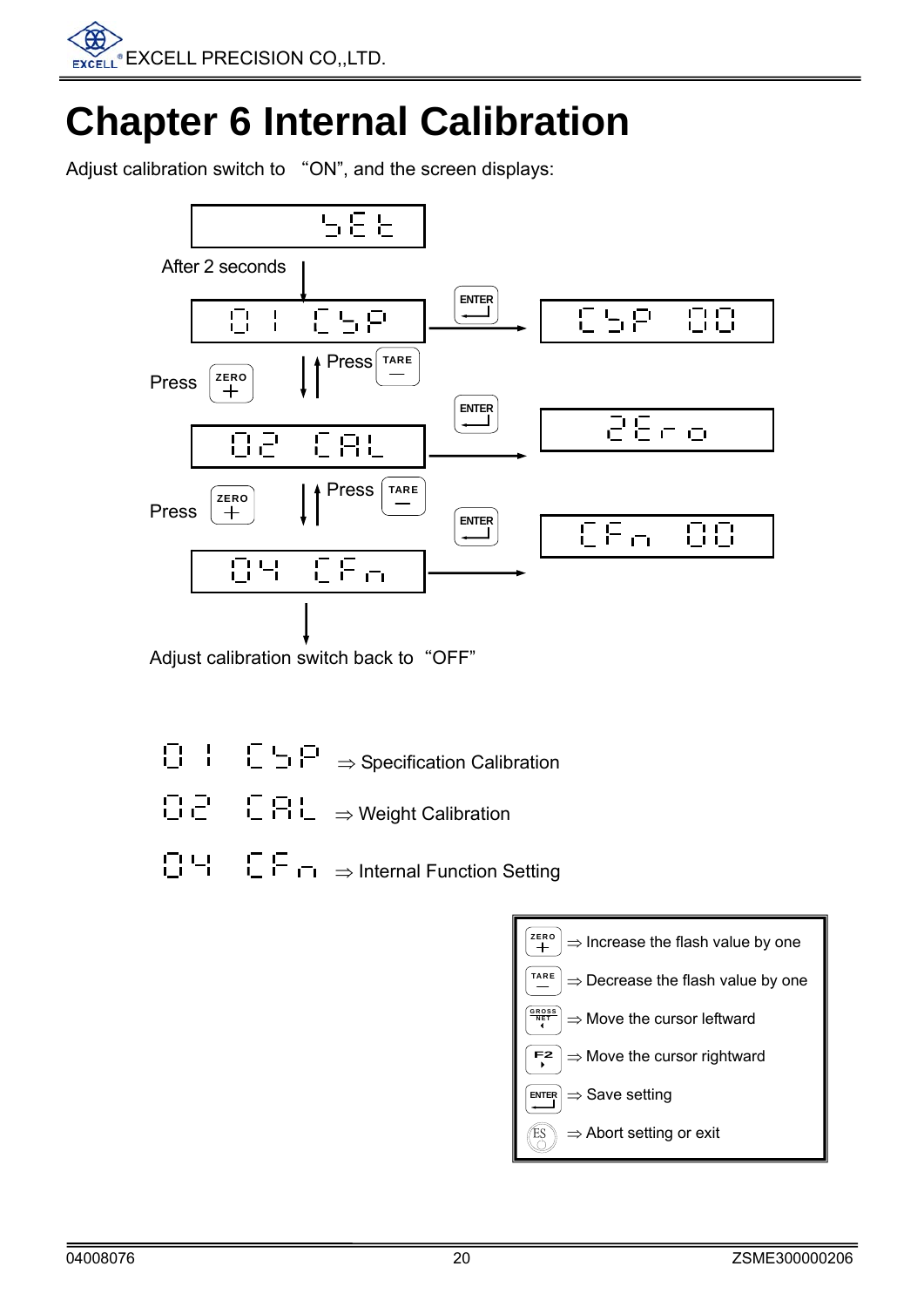## **6-1 日 上 日 Specification Calibration**

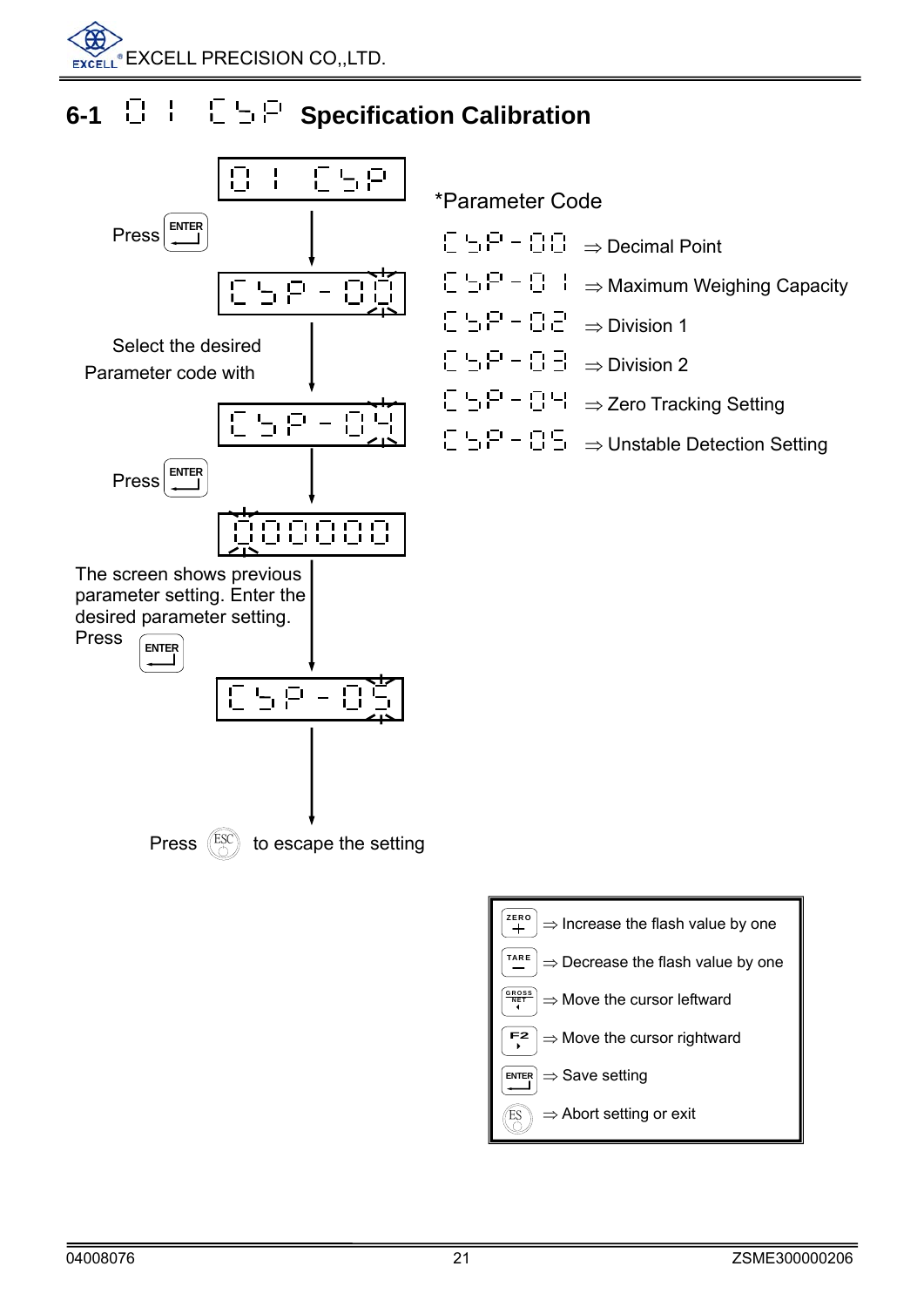

## **Specification Parameter Description**

| <b>Parameter</b> | <b>Function</b>                  |                       | <b>Setting Value</b>                | <b>Default</b> |  |
|------------------|----------------------------------|-----------------------|-------------------------------------|----------------|--|
| Code             |                                  | <b>Parameter</b>      | <b>Description</b>                  | <b>Setting</b> |  |
| CSP-00           | Decimal<br>Point                 |                       | Refer to sescriptions in next page. | $\mathbf 0$    |  |
| <b>CSP-01</b>    | Maximum<br>Weighing<br>capacity  | 999999<br>↓<br>000000 | Max. value for weight display       | 999999         |  |
|                  |                                  | 1                     |                                     |                |  |
|                  |                                  | $\overline{2}$        |                                     |                |  |
| CSP-02           | Division1                        | 5                     | Min. value for weight display       | 1              |  |
|                  |                                  | 10                    |                                     |                |  |
|                  |                                  | 20                    |                                     |                |  |
|                  |                                  | 50                    |                                     |                |  |
|                  |                                  | 1                     |                                     |                |  |
|                  |                                  | $\overline{2}$        |                                     |                |  |
| <b>CSP-03</b>    | Division 2                       | 5                     | Min. value for weight display       | $\mathbf 1$    |  |
|                  |                                  | 10                    |                                     |                |  |
|                  |                                  | 20                    |                                     |                |  |
|                  |                                  | 50                    |                                     |                |  |
| CSP-04           | Zero<br>Tracking<br>Setting      |                       | Refer to sescriptions in next page. | 0.25d          |  |
| <b>CSP-05</b>    | Unstable<br>Detection<br>Setting |                       | Refer to sescriptions in next page. | 0.25d          |  |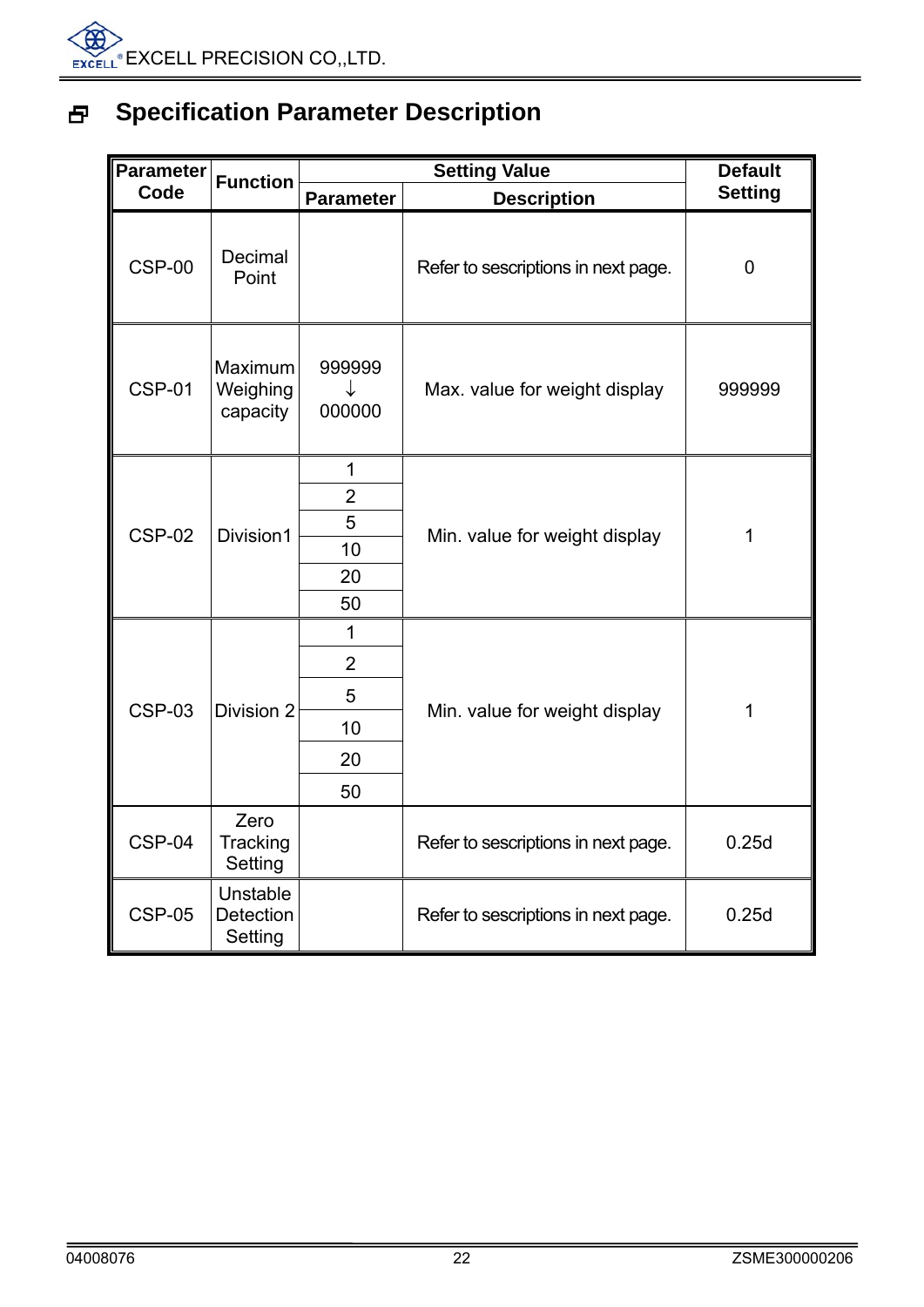## **Parameter Display Description**

- 
- **CSP-00** Decimal Point

| <b>Display</b> | <b>Decimal Point Digit</b> |
|----------------|----------------------------|
| Γİ             | None                       |
| П              | 1 digit                    |
| ıП             | 2 digit                    |
| ┌              | 3 digit                    |
|                | 4 digit                    |

## **CSP-04** Zero Tracking Setting

| <b>Display</b>          | Division / Time  |
|-------------------------|------------------|
| <u>02 S</u><br>립        | $0.25 d / 1 s*$  |
| ΩS<br>ď                 | $0.5 d / 1 s*$   |
| $\subseteq$<br><u>්</u> | 0.75 d/1 s       |
| Cί                      | 1 d/1 s          |
| 12 S<br>d               | 1.25 d / 2 s     |
| 厄<br>Œί                 | 1.5 d / 2 s      |
| 175<br>d                | 1.75 d / 2 s     |
| <u> 근</u><br>ď          | 2 d / 2 s        |
| டம                      | No Zero Tracking |

 **CSP-05** Unstable Detection Setting

| <b>Display</b>         | Division / Time       |
|------------------------|-----------------------|
| 825<br>d               | $0.25 d / 1 s*$       |
| 中亡<br>d<br>$L_{\perp}$ | $0.5 d / 1 s^*$       |
| 835<br>d               | 0.75 d/1 s            |
| d                      | 1 d/1 s               |
| 12 S<br>d              | 1.25 d / 2 s          |
| 悳<br>d                 | 1.5 d / 2 s           |
| 打雪<br>d                | 1.75 d / 2 s          |
| 근<br>d                 | 2 d / 2 s             |
| ים ה                   | No Unstable Detection |

**The symbol "\*" is standard for OIML Certification in context.**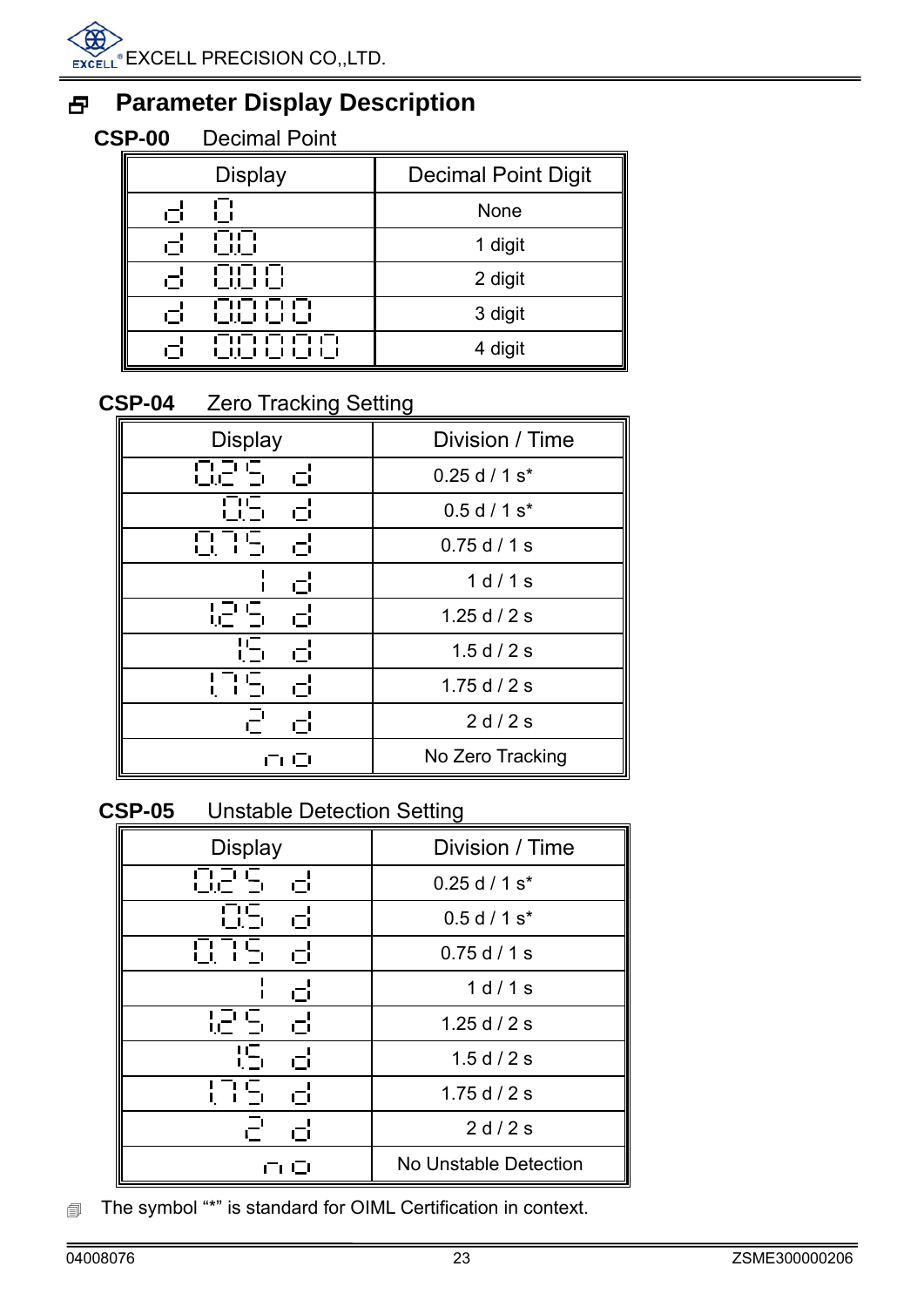

## 6-2 **G2 ERL Weight Calibration**

**Turn on and warm up the machine for 15 to 30 minutes before calibration. adjust the calibration switch to"ON"** , and the screen will show 「一」 F 81. **Press**  $|\text{TRE}|\text{ or }|\text{ZERO}|\text{ to select }$ 

## **Procedure**



## **Zero Calibration**

- a ) Ensure nothing on the platter. After the scale being stable, press  $\left| \begin{array}{c} \blacksquare \end{array} \right|$  and the screen will display " **- - - - - - -** " . The zero calibration will be complete after 5 seconds. **ENTER**
- b) To abort zero calibration, just press  $(\text{ESC})$ .

## **Weight Calibration**

- a ) Place an object which weight is known on the platter. Input the weight value and wait the scale to be stable, then press  $\left| \frac{\text{ENTER}}{\text{I}} \right|$ . The screen will show " - - - - - - - ". The weight calibration will be complete after 5 sconds.
- b ) To abort weight calibration, just press . ESC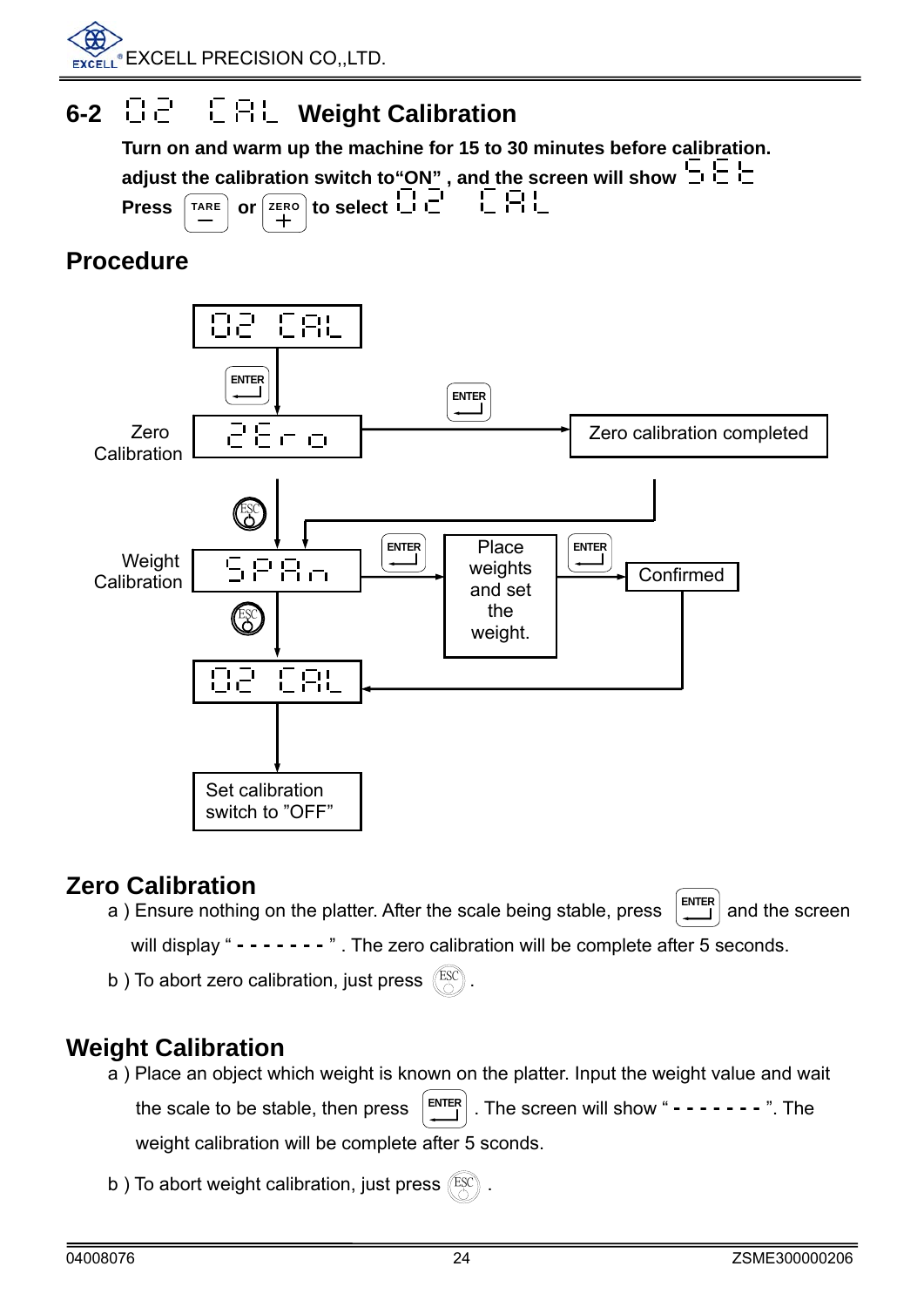## **Password Setting**



**■ After complete password setting, when entering calibration mode or function setting mode,** the screen shows  $\overline{F}$   $\overline{L}$  for 1 scond, and then  $\overline{G}$   $\overline{G}$   $\overline{G}$ It's necessary to input the correct password to continue each setting.

If the input password is incorrect, the screen shows  $\overline{\vdash}$   $\vdash$   $\vdash$   $\vdash$ .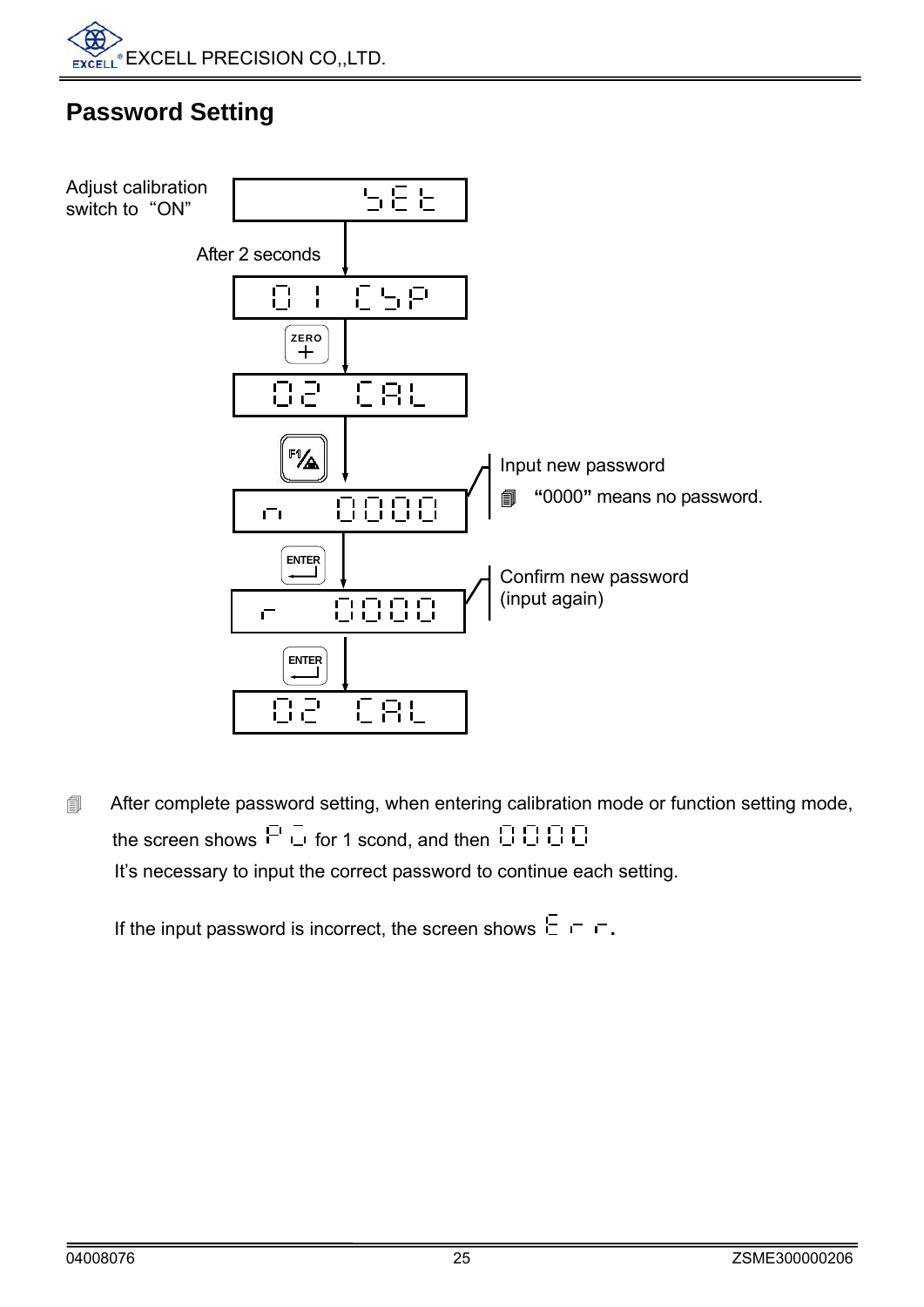## 6-3 **CH CF<sub>C</sub>** Internal Function Setting

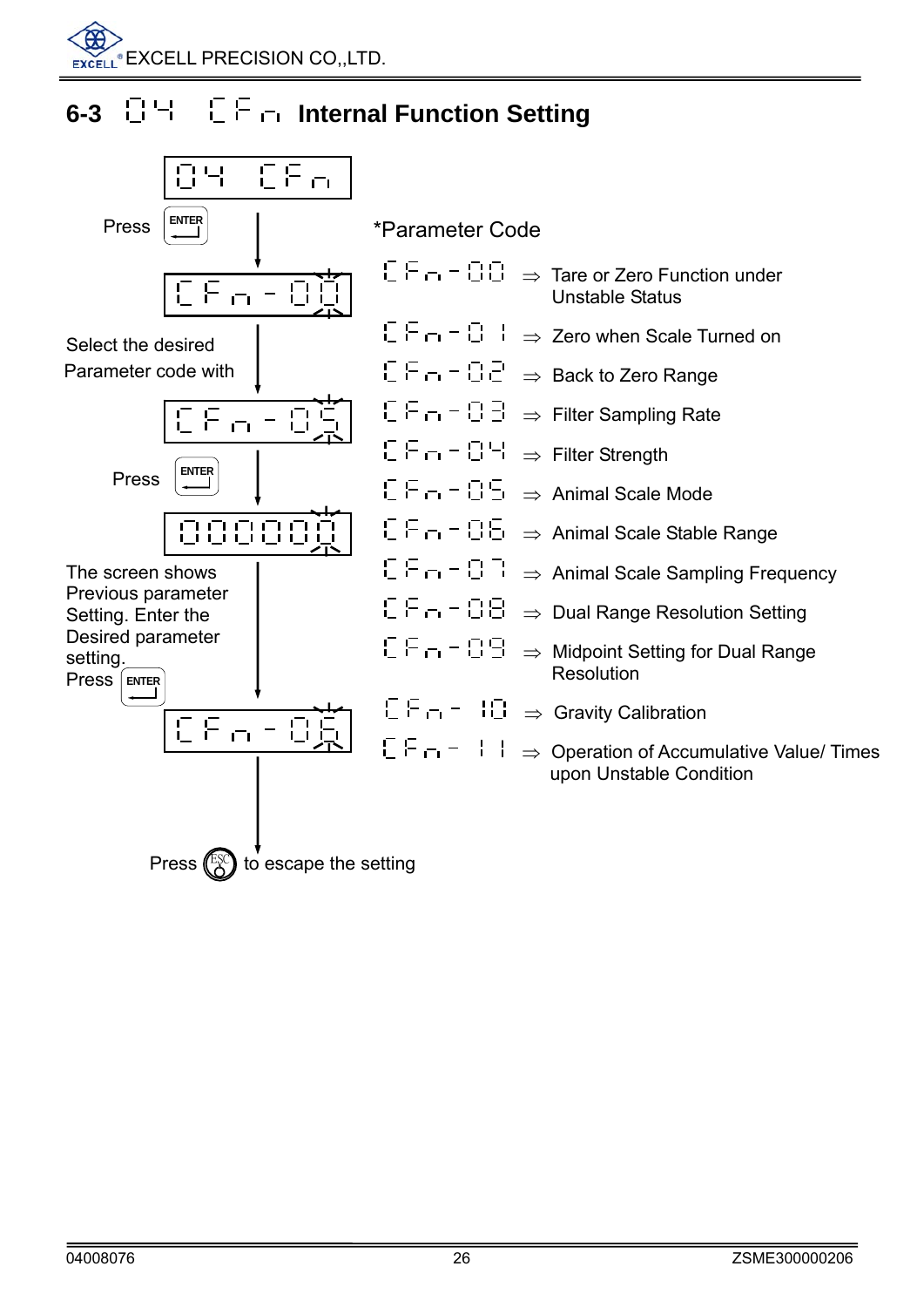

## **Internal Function Parameter Description**

| <b>Parameter</b> | <b>Function</b>                                                                               | <b>Setting Value</b> |                                                                                                                        | <b>Default</b> |  |
|------------------|-----------------------------------------------------------------------------------------------|----------------------|------------------------------------------------------------------------------------------------------------------------|----------------|--|
| Code             |                                                                                               | <b>Parameter</b>     | <b>Description</b>                                                                                                     | <b>Setting</b> |  |
|                  | Tare or Zero                                                                                  | 0                    | <b>ON</b>                                                                                                              | 1              |  |
| <b>CFN-00</b>    | Function under<br><b>Unstable Status</b>                                                      | $1*$                 | <b>OFF</b>                                                                                                             |                |  |
|                  | <b>Zero when Scale</b>                                                                        | 0                    | <b>OFF</b>                                                                                                             | 1              |  |
| <b>CFN-01</b>    | Turned on                                                                                     | 1                    | ON                                                                                                                     |                |  |
| <b>CFN-02</b>    | Back to zero<br>range                                                                         | $0\% \sim 30\%$      | 0%: Full range re-zero<br>$1\% \sim 30\%$ : Capacity setting<br>value% (The parameter is less<br>than or equal to 2.)* | $\overline{2}$ |  |
| <b>CFN-03</b>    | <b>Filter Sampling</b>                                                                        | $0 - 9$              | The larger number setting, the<br>lower speed rate is.                                                                 | 6              |  |
| CFN-04           | The larger number setting, the<br>$0 \sim 5$<br><b>Filter Strength</b><br>stronger filter is. |                      | $\overline{2}$                                                                                                         |                |  |
|                  |                                                                                               | 0                    | <b>OFF</b>                                                                                                             | $\overline{0}$ |  |
|                  | <b>Animal Scale</b>                                                                           | 1                    | Mode 1: The weight value won't<br>be shown if the weighing<br>condition is unstable.                                   |                |  |
| <b>CFN-05</b>    | Mode                                                                                          | $\overline{2}$       | Mode 2: The weight value<br>shows in stable or unstable<br>weighing condition.                                         |                |  |
|                  |                                                                                               | 3                    |                                                                                                                        |                |  |
| <b>CFN-06</b>    | <b>Animal Scale</b><br>Stable Range                                                           | $0 - 100\%$          | Mode 2: Stable Range Setting<br>(The parameter is less than or<br>equal to 10.)*                                       | 10             |  |
|                  |                                                                                               | 0                    | 8 times                                                                                                                |                |  |
|                  | <b>Animal Scale</b>                                                                           | 1                    | 16 times                                                                                                               |                |  |
| <b>CFN-07</b>    | Sampling                                                                                      | $\overline{2}$       | 32 times                                                                                                               | $\overline{2}$ |  |
|                  | Frequency                                                                                     | 3                    | 64 times                                                                                                               |                |  |
|                  |                                                                                               | 4                    | 128 times                                                                                                              |                |  |
| <b>CFN-08</b>    | Dual Range                                                                                    | 0                    | Multi-interval                                                                                                         | $\overline{0}$ |  |
|                  | <b>Resolution Setting</b>                                                                     | 1                    | Multi-range                                                                                                            |                |  |
| <b>CFN-09</b>    | <b>Midpoint Setting</b><br>$0 - 9999999$<br>for Dual Range<br>Resolution                      |                      | Set the demarcation point<br>for dual range resolution.                                                                | 5 0 0 0        |  |
| <b>CFN-10</b>    | <b>Gravity Calibration</b>                                                                    | 9.78032<br>9.83218   | Gravity calibration for the<br>different using & production zone.                                                      | 9.79423        |  |
| <b>CFN-11</b>    | Operation of<br>Accumulative                                                                  | 0                    | ON                                                                                                                     | 1              |  |
|                  | Value/Times upon<br><b>Unstable Condition</b>                                                 | $1*$<br><b>OFF</b>   |                                                                                                                        |                |  |

The symbol "\*" is standard for OIML Certification in context.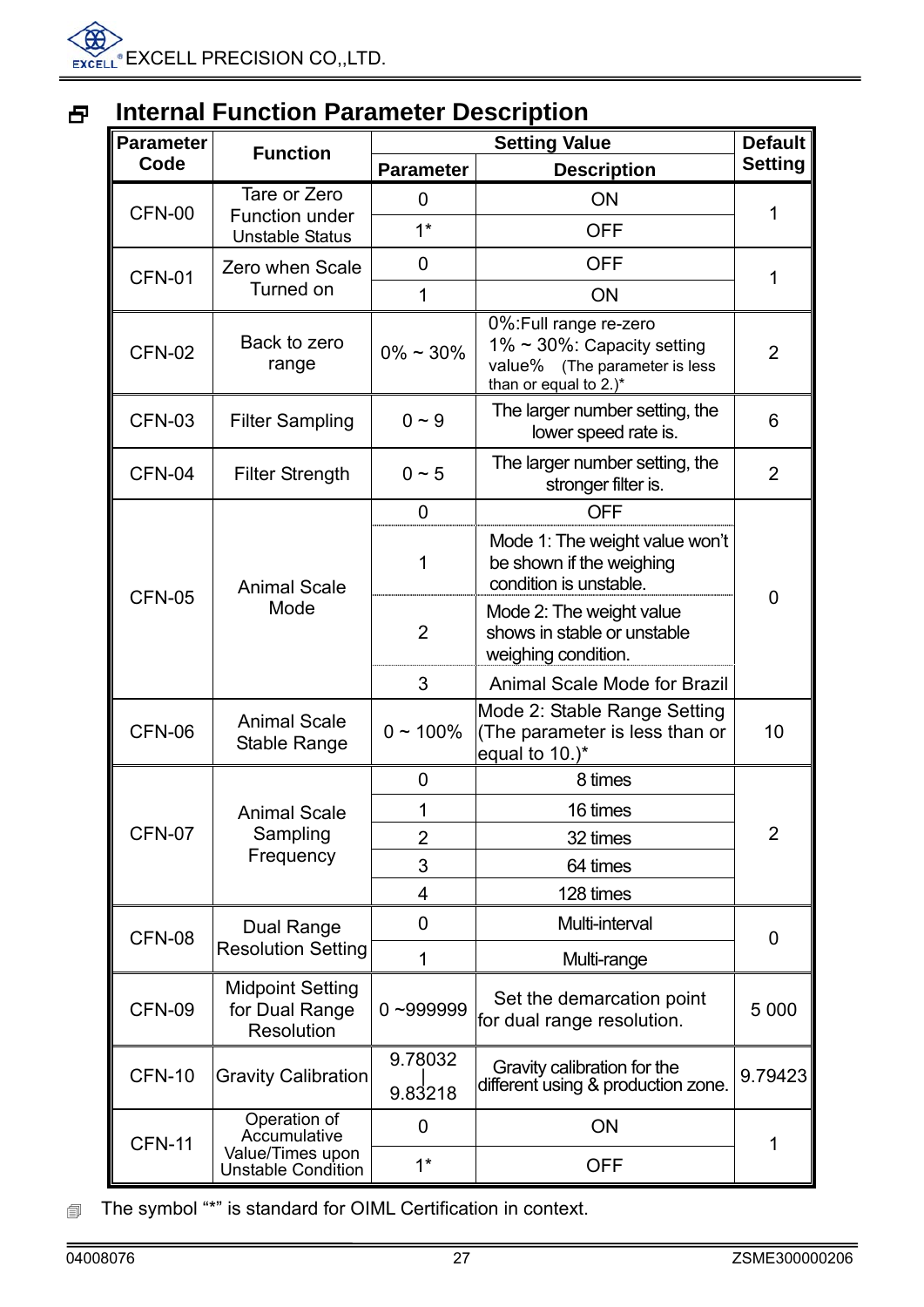## **6-4 Error Messages**

- 
- 
- (1)  $\overline{L}$   $\overline{L}$   $\overline{L}$   $\overline{L}$   $\overline{L}$  Load Cell or A/D circuit is abnormal.
- (2)  $\overline{L}$   $\overline{r}$   $\overline{r}$   $\overline{r}$   $\overline{r}$  Real weighing value is lower than or equal to zero value.
- (3)  $\overline{L}$   $\overline{L}$   $\overline{L}$   $\overline{L}$   $\overline{L}$   $\overline{L}$  internal resolution is lower than 0.15 μV/d range.
- (4)  $\overline{L}$   $\overline{L}$   $\overline{L}$   $\overline{L}$   $\overline{L}$  1000  $\overline{L}$  and  $\overline{L}$  and  $\overline{L}$  and  $\overline{L}$  and  $\overline{L}$  and  $\overline{L}$  and  $\overline{L}$  and  $\overline{L}$  and  $\overline{L}$  and  $\overline{L}$  and  $\overline{L}$  and  $\overline{L}$  and  $\overline{L}$  an
- $(5)$   $\overline{1}$  I<br>Internal value is lower than zero range.
- $(6)$   $\Box$   $\Box$  Internal value is higher than zero range.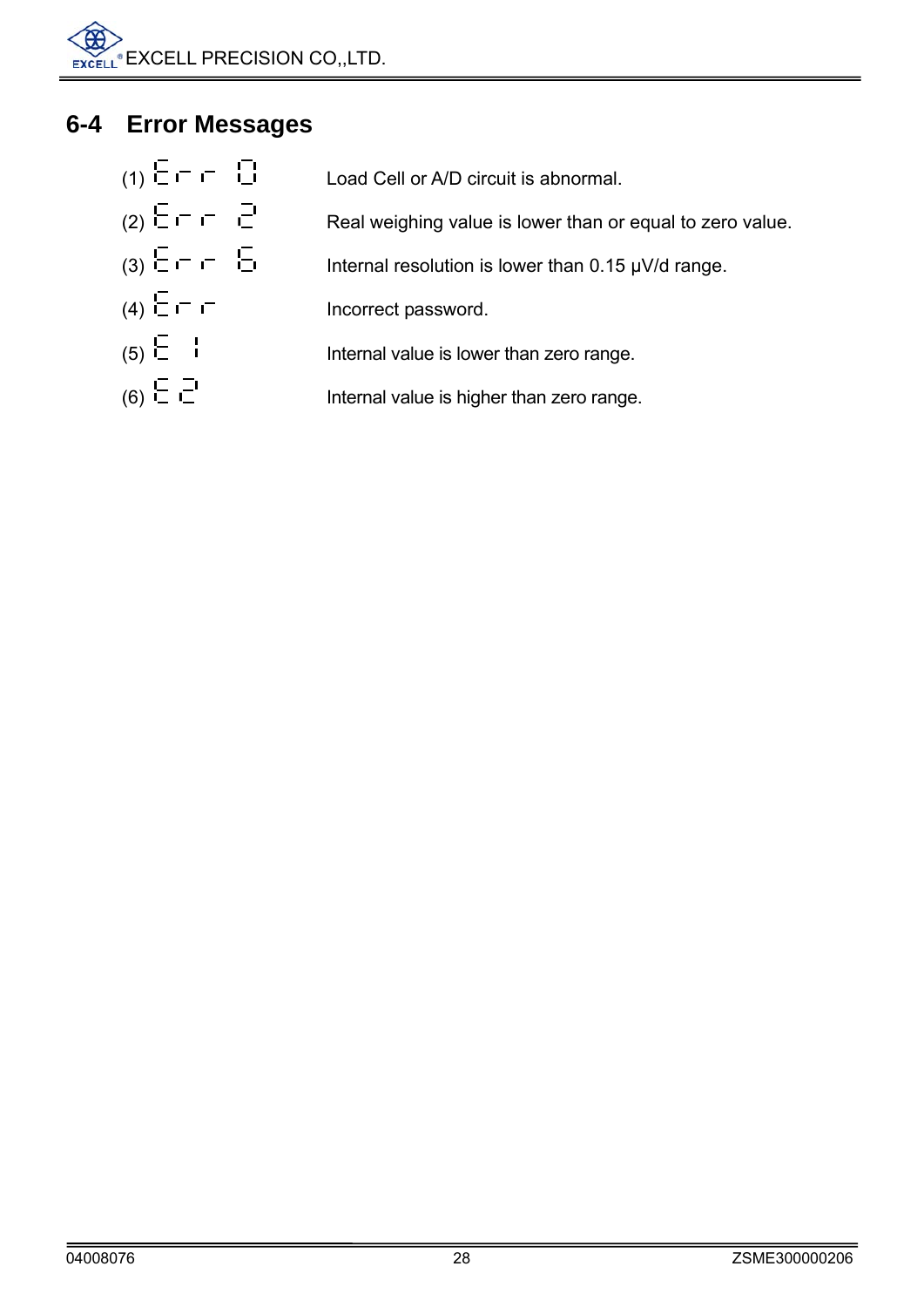# **Chapter 7 Special Function**

## **7-1 Animal Scale Setting**

## 2 **CFN-05 = 1** (**Animal Scale Mode1:The weight value won't be shown if the weighing condition is unstable.**)

When there is nothing on the platter, the screen will show:



When an object is on the platter, take a 20-gram object for example, the screen will show:

The weight value will be kept on the display if the weight is lower than 10d or you can push "Enter" key to reset weighing process, then the screen will show:



## 2 **CFN-05 = 2** (**Animal Scale Mode 2: The weight value shows on the display under the stable or unstable weighing condition.**)

When the weight value reaches the range of CFN-06 and CFN-07 setting, the screen will keep showing the weight value.

When the weight value is over the range of CFN-06 and CFN-07 setting, the screen will show the normal weight measurement.

For example: CFN-06=30 CFN-07=2

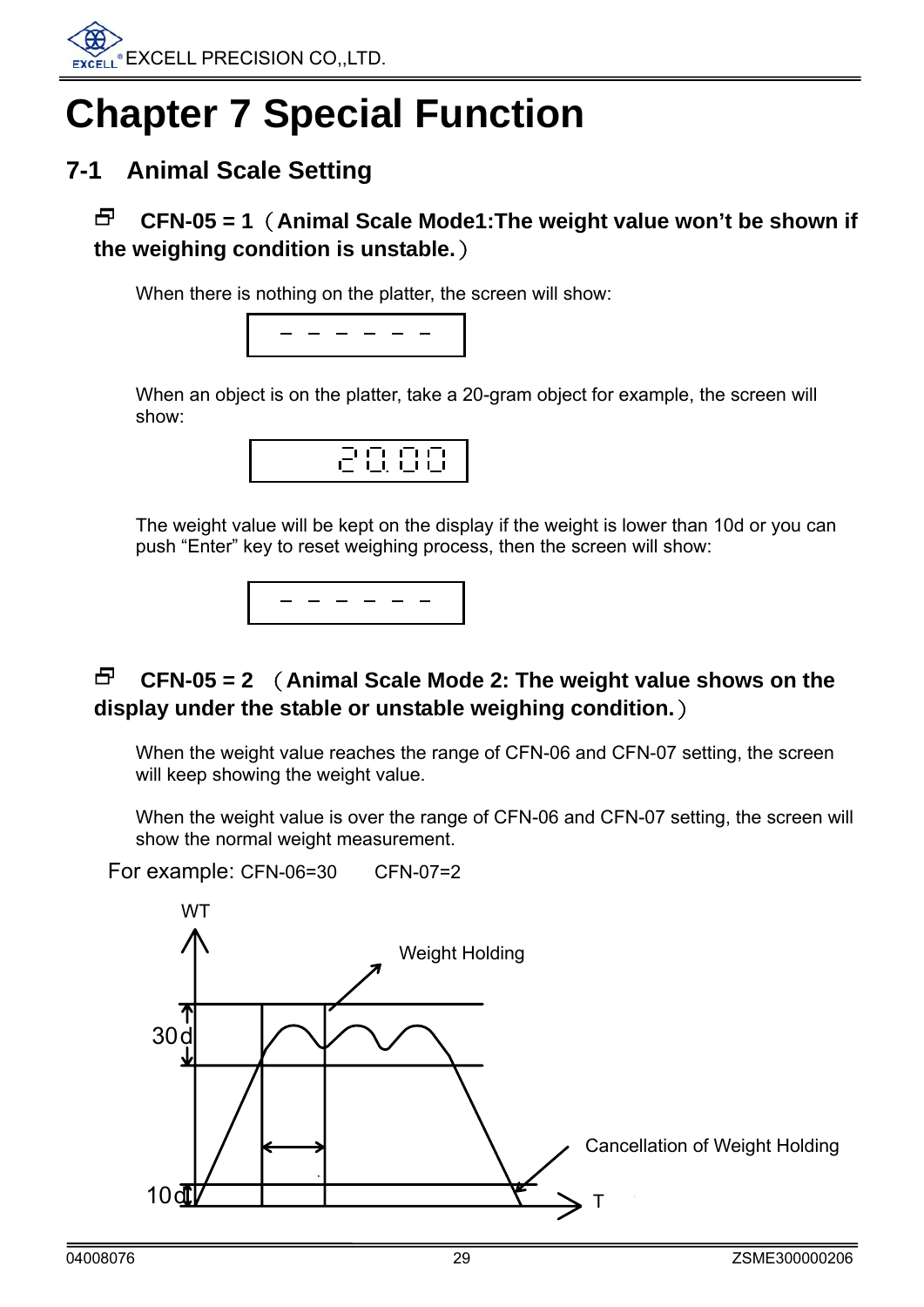## **7-2 Dual Range Resolution Switch Function**

The dual range resolution will be available when the parameter settings of CSP-02 and CSP-03 are different.

 $\overline{2}$  **CFN-08 = 0 Multi-interval** 



2 **CFN-08 = 1 M**ulti-range

If CFN-09 =  $5000$ 

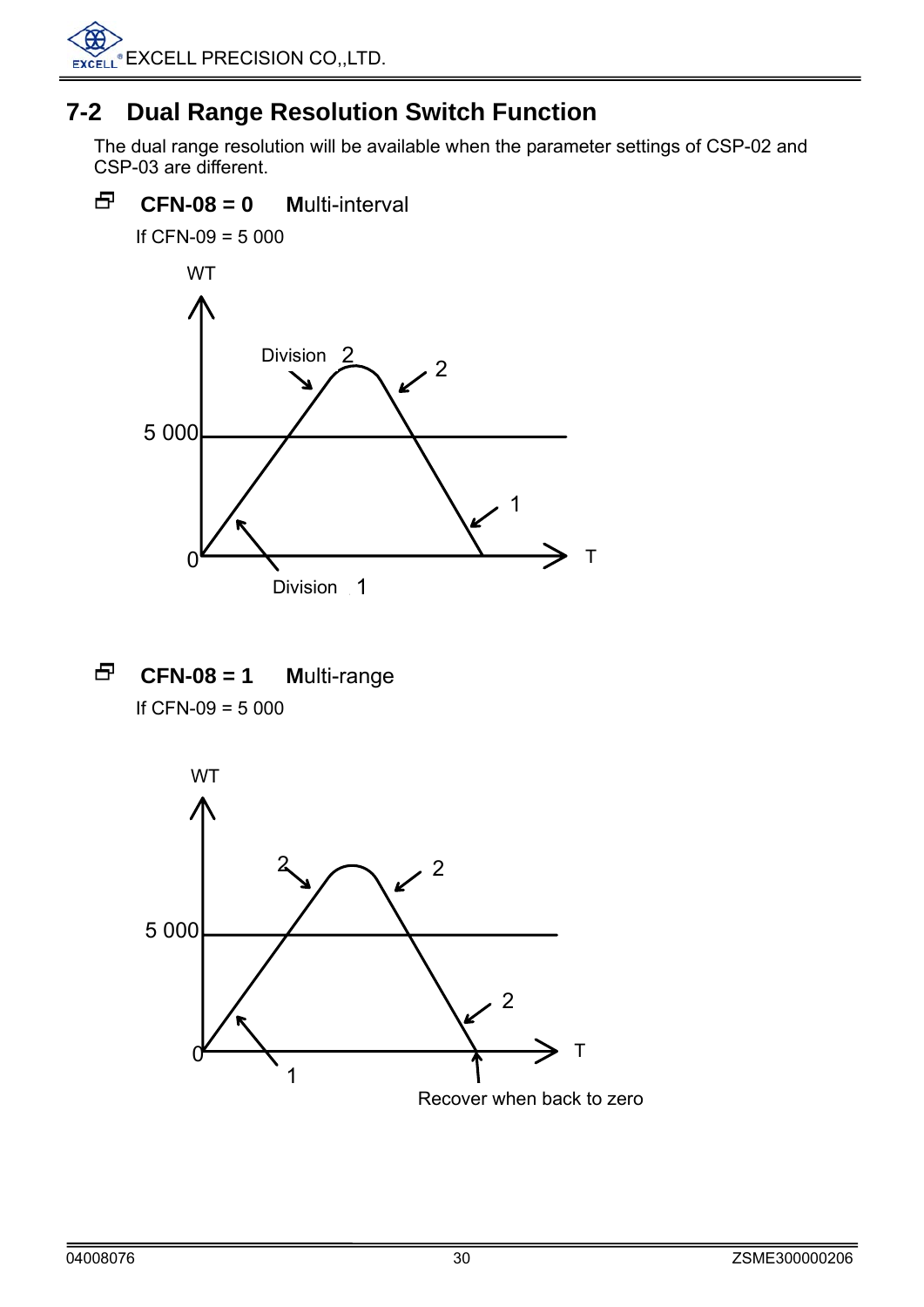## **7-3 Pre-Tare Function**

## 2 **FNC-02 or FNC-03 setting is at parameter 6 (**Pre-Tare Function **)**



Back to weight display status (PT indication lights up)

#### **Pre-tare Cancellation**

|                                                                                               | <b>TARE</b> |  |
|-----------------------------------------------------------------------------------------------|-------------|--|
| When the gross weight column shows "0", press $\Box$ $\Box$ key to cancel the pre-tare value. |             |  |

## **7-4 Resolution Switch Function**

## 2 **FNC-02 or FNC-03 setting si at parameter 5.**

**F2** F1⁄A  $\blacktriangleright$ Under weight display status, press or **b**  $\bullet$  key (according to FNC **setting),the display will show 10 times of the original division value and it will return back to the original one after 5 seconds.**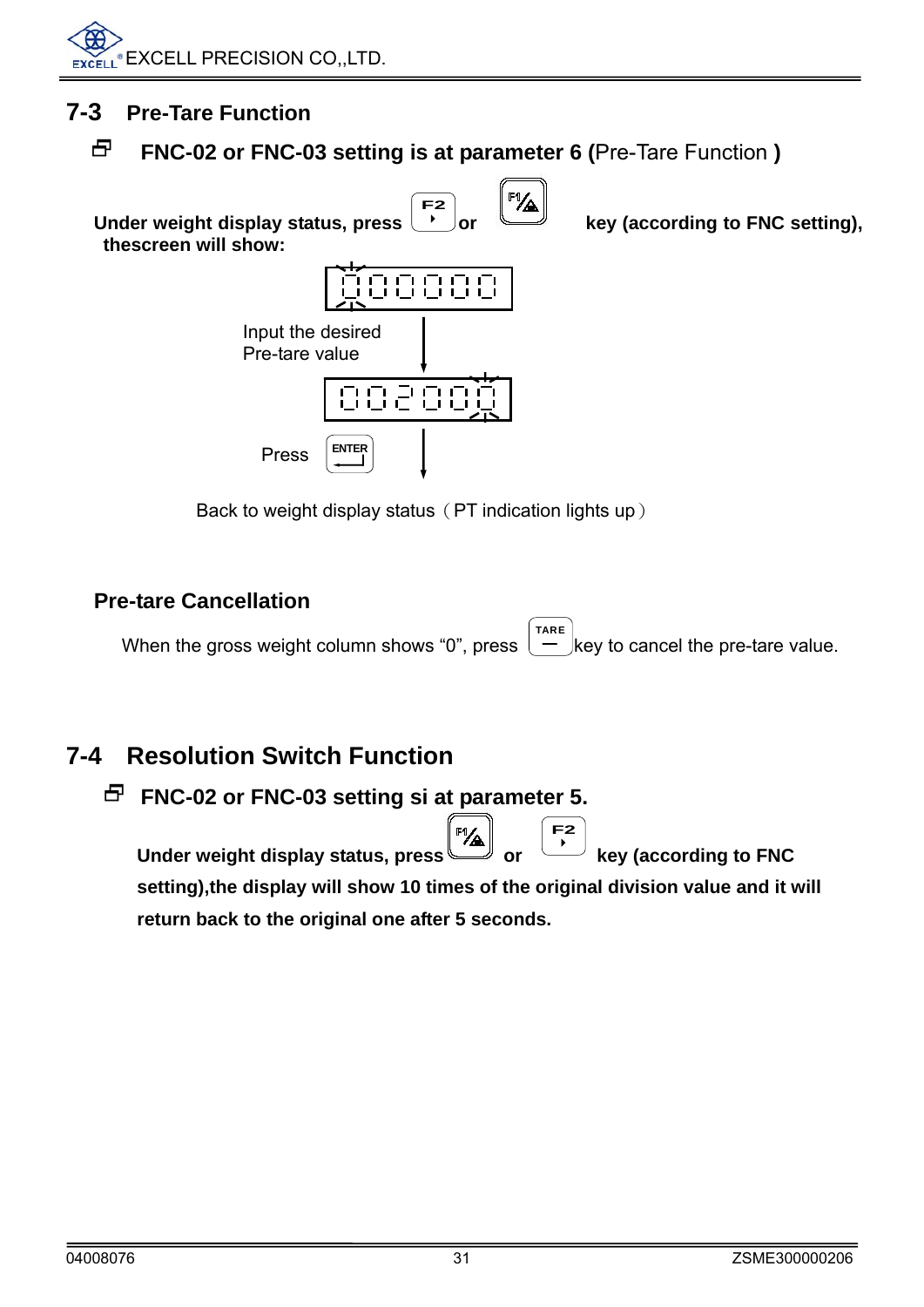## **7-5 Maintain Beeper Value Setting**

Mode 1

RS-232 transmission mode enters into HOLD value transmission mode automatically. When the weight is higher than 10d, the indicator holds the max value of weight. Press  $\vert$  ENTER key to unlock HOLD mode.

RS-232 transmits one data of PEAK of HOLD value when press **ENTER**



## Mode 2

RS-232 transmission mode enters into HOLD value transmission mode automatically. When the weight is higher than 10d, the indicator holds the max value of weight. When the weight is lower than 10d, the indicator unlocks HOLD value automatically and shows the weight value which is lower than 10d.

RS-232 transmits one data of PEAK of HOLD value. The data point is from PEAK HOLD value to lower than 10d.

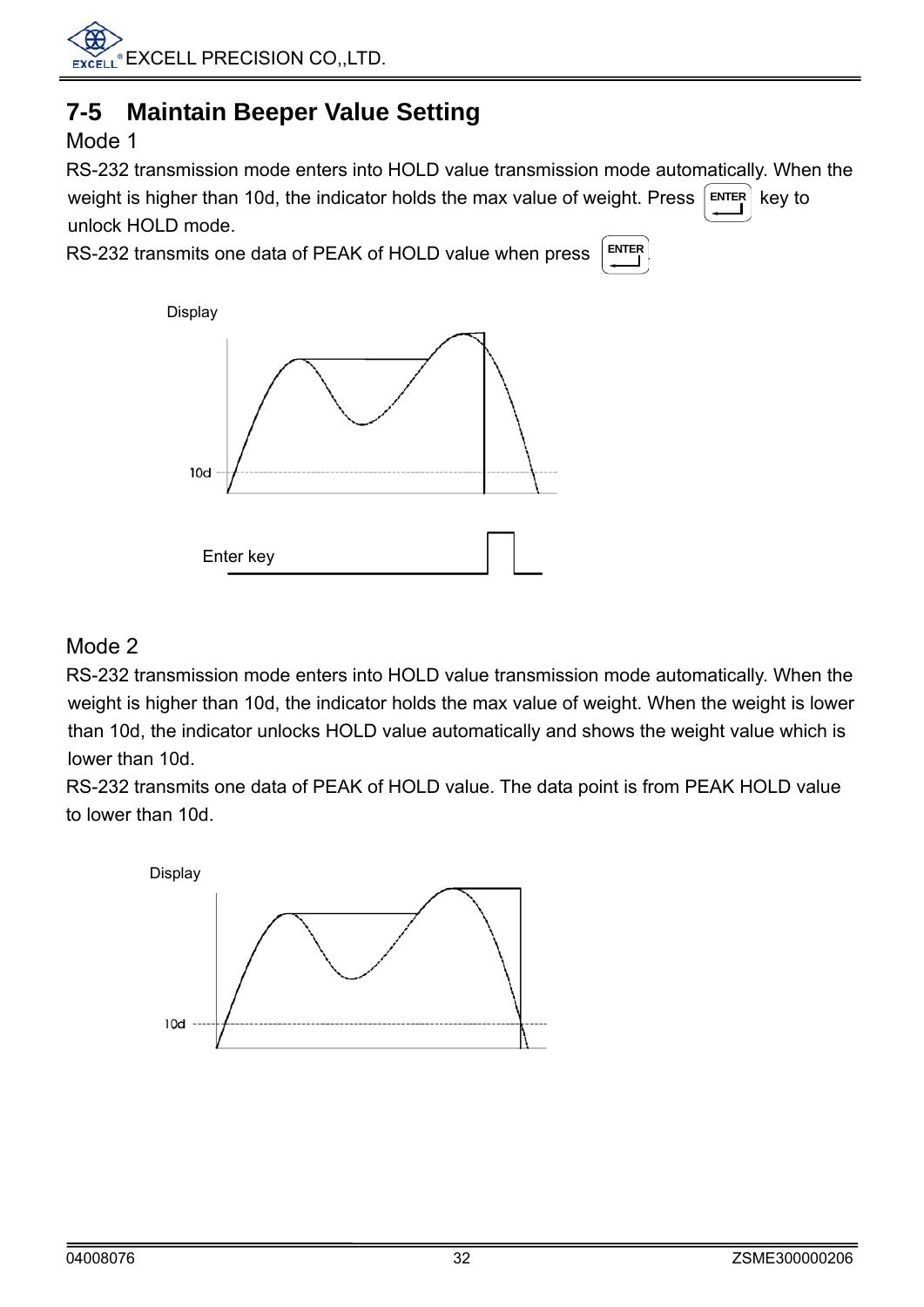# **Chapter 8 Interface**

## **OP-01 RS-232 / RS-485 Serial Output with RTC**(**Real Time Clock**)



Short 1 and 2 pins to get RS-485 output. Short 2 and 3 pins to get RS-232 output.

#### **Pin Allocation of Rear Panel**



| Pin | <b>Function</b> |
|-----|-----------------|
| 2   | <b>TXD</b>      |
| 3   | <b>RXD</b>      |
| 5   | SG              |
| 6   | DA              |
|     | DB              |

**<u>I</u>** RS-485 interface is capable to connect up to 10 mini-indicators.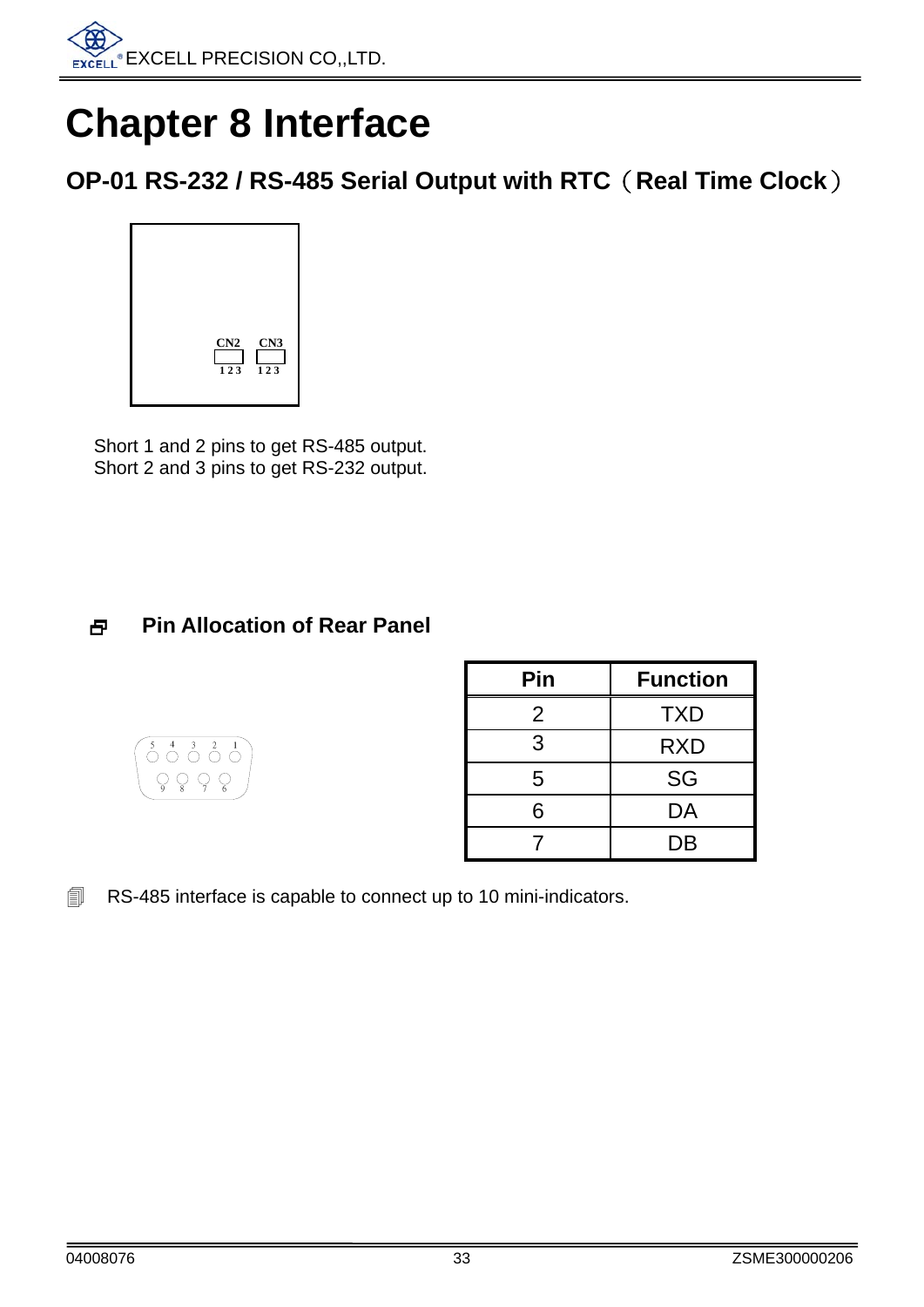

#### **Connection Description (RS-485)**



#### **Notice**

- ♦ If the termainal resistant is built-in the host interface, it's not neceffary to connect with another one from outside.
- If the host computer is no signal ground (SG), it's not necessary to connect with it.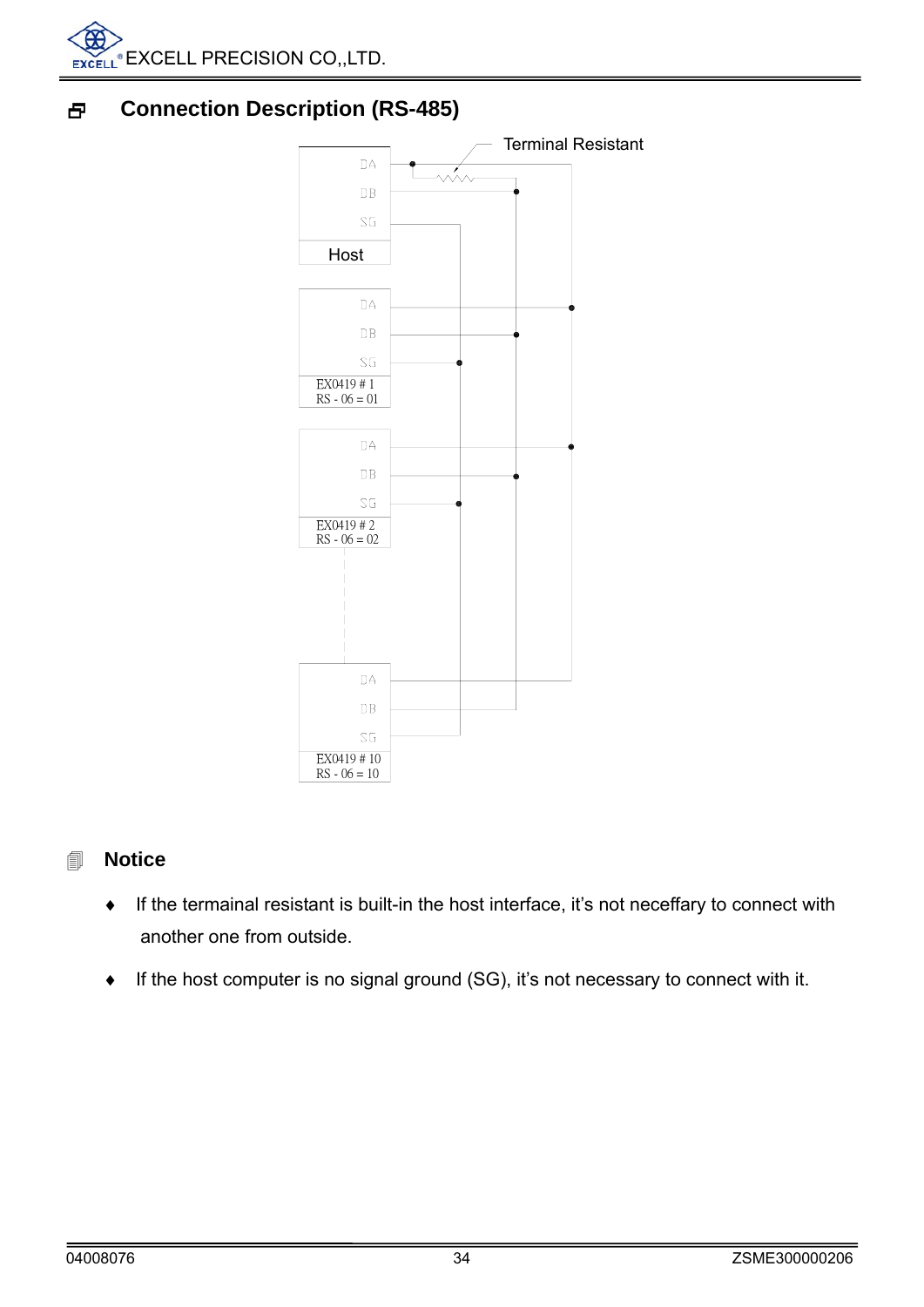# **Chapter 9 Maintenance**

## **9-1 Restore Default Setting for All Parameters (General Certification)**

(1) Adjust the calibration switch to "ON"during the countdown of power on,

| <b>ENTER</b><br>7A<br>and hold them simultaneously.<br>press                                                                                               |
|------------------------------------------------------------------------------------------------------------------------------------------------------------|
| (2) The screen will show $\mathbf{1}_{\square} \mathbf{1}_{\square} \subset \square$                                                                       |
| and hold until showing $\overline{\Box} \overline{\Box}$ , and then adjust the<br>(3) To confirm, press<br>calibration switch to "OFF". •                  |
| 9-2 Restore Default Setting for All Parameters (OIML Certification)                                                                                        |
| (1) Adjust the calibration switch to "ON" during the countdown of power on,                                                                                |
| <b>ENTER</b><br>F2<br>and hold them simultaneously.<br>press                                                                                               |
| (2) The screen will show $\mathbf{i} \cdot \mathbf{j} \cdot \mathbf{k}$ . Fill                                                                             |
| and hold until showing $\Box$ $\Box$ , and then adjust the<br>(3) To confirm, press<br>calibration switch to "OFF".                                        |
|                                                                                                                                                            |
| 9-3 Restore Default Setting for All Parameters (Brizal Certification)                                                                                      |
| (1) Adjust the calibration switch to "ON" during the countdown of power on,                                                                                |
| <b>GROSS</b><br>NET<br><b>ENTER</b><br>and hold them simultaneously.<br>press                                                                              |
| (2) The screen will show $\mathbf{1}_{\mathbf{I}}$ $\mathbf{1}_{\mathbf{I}}$ $\mathbf{1}_{\mathbf{I}}$ $\mathbf{1}_{\mathbf{I}}$ $\mathbf{1}_{\mathbf{I}}$ |
| and hold until showing $\overline{\Box} \overline{\Box}$ , and then adjust the<br>(3) To confirm, press                                                    |
| calibration switch to "OFF".                                                                                                                               |
| 9-4 Restore Default Setting for All Parameters (USA Certification)                                                                                         |
| (1) Adjust the calibration switch to "ON" during the countdown of power on,                                                                                |
| <b>ENTER</b><br>and hold them simultaneously.<br>TARE<br>press                                                                                             |
| (2) The screen will show $\mathbf{1} \cdot \mathbf{n} \cdot \mathbf{1}$ . FILL                                                                             |
| <b>ENTER</b><br>and hold until showing $\Box \Box$ , and then adjust the<br>(3) To confirm, press                                                          |
| calibration switch to "OFF".                                                                                                                               |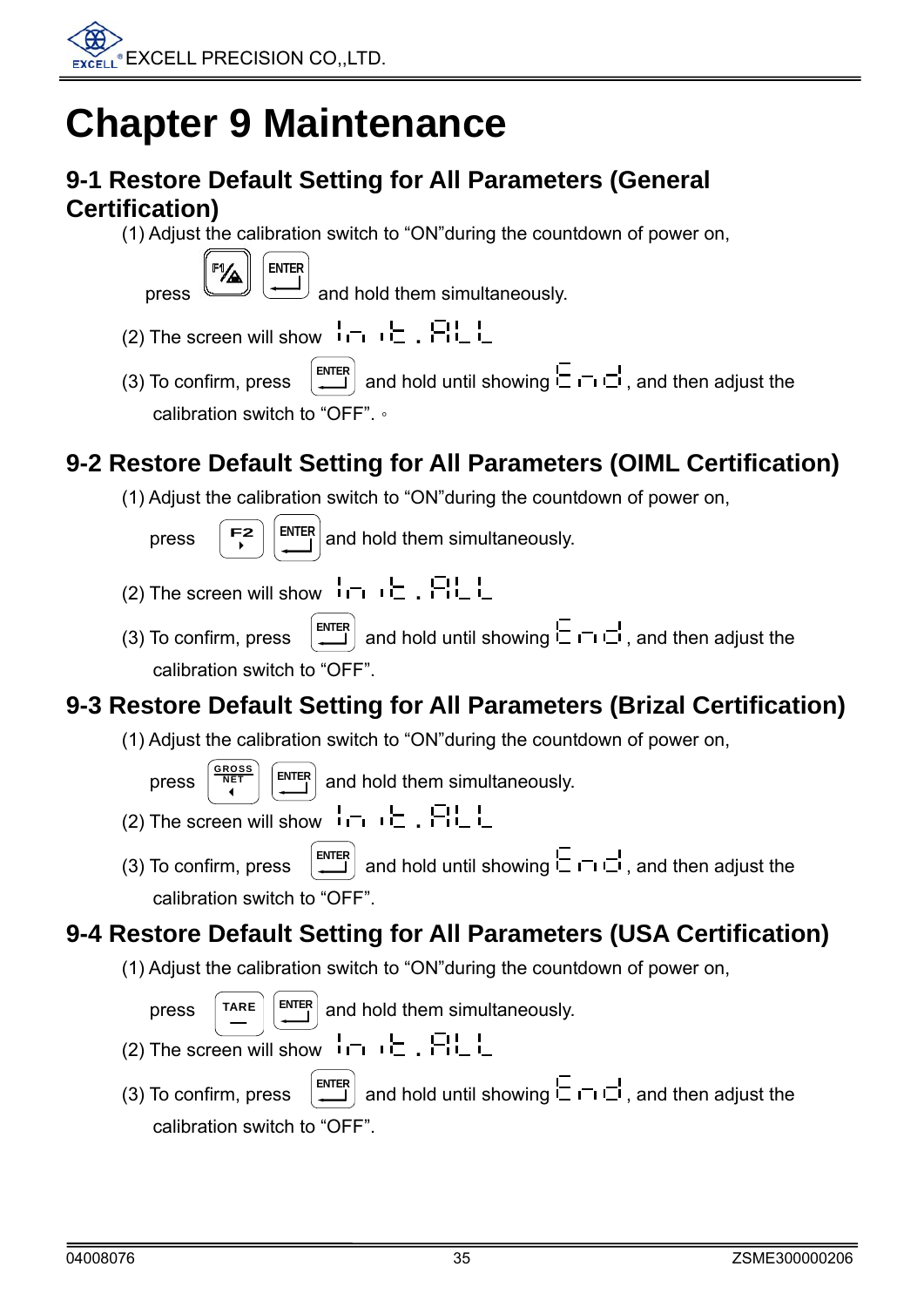## **9-5 Restore Default Setting for General Function Parameters**

- $\mathbb{P}V_{\!\Delta}$ **ENTER**  (1) Press  $\Box$  and hold simultaneously during the countdown of power on.
- (2) The screen will show **.**
- (3) To confirm, press  $\left| \frac{\text{ENTER}}{\text{P}} \right|$  and hold until re-turning on.

## **9-6 Self-test Mode**

- (1) Press  $\begin{bmatrix} \mathsf{z} \in \mathsf{R}^{\mathsf{o}} \\ + \end{bmatrix}$  and hold it during the countdown of power on.  $\begin{bmatrix} \mathsf{z}$ <sub>ERO</sub>
- (2) The screen will show  $\Box \Box \Box$ , which means entered self-test mode.
- (3) Use  $\begin{bmatrix} \mathsf{z} & \mathsf{ERO} \\ + \end{bmatrix}$  or  $\begin{bmatrix} \mathsf{TARE} \\ \end{bmatrix}$  keys to select test program.  $\overline{\text{or}}$  TARE

Press  $\begin{bmatrix} \text{ENTER} \\ \text{I} \end{bmatrix}$  key to enter self-test, and press  $\begin{bmatrix} \text{Esc} \\ \text{O} \end{bmatrix}$  key to exit.

| <b>Item</b> | <b>Display</b> | <b>Testing Item</b>                            |  |  |
|-------------|----------------|------------------------------------------------|--|--|
|             | 后日市            | <b>Program Version Number Displaying</b>       |  |  |
| $\mathbf 2$ | 급달문            | 7-Segment Display Testing                      |  |  |
| 3           | 본돈님            | Keypad and Calibration Switch Testing          |  |  |
| 4           | 吕己后            | A/D Conversion Value Displaying                |  |  |
| 5           | 56 P           | <b>EEPROM Testing</b>                          |  |  |
| 6           | 군 돈도           | RTC Date & Time Testing                        |  |  |
|             | ᆒᆏᆔ            | OP-1 RS-232 Serial Output Interface<br>Testing |  |  |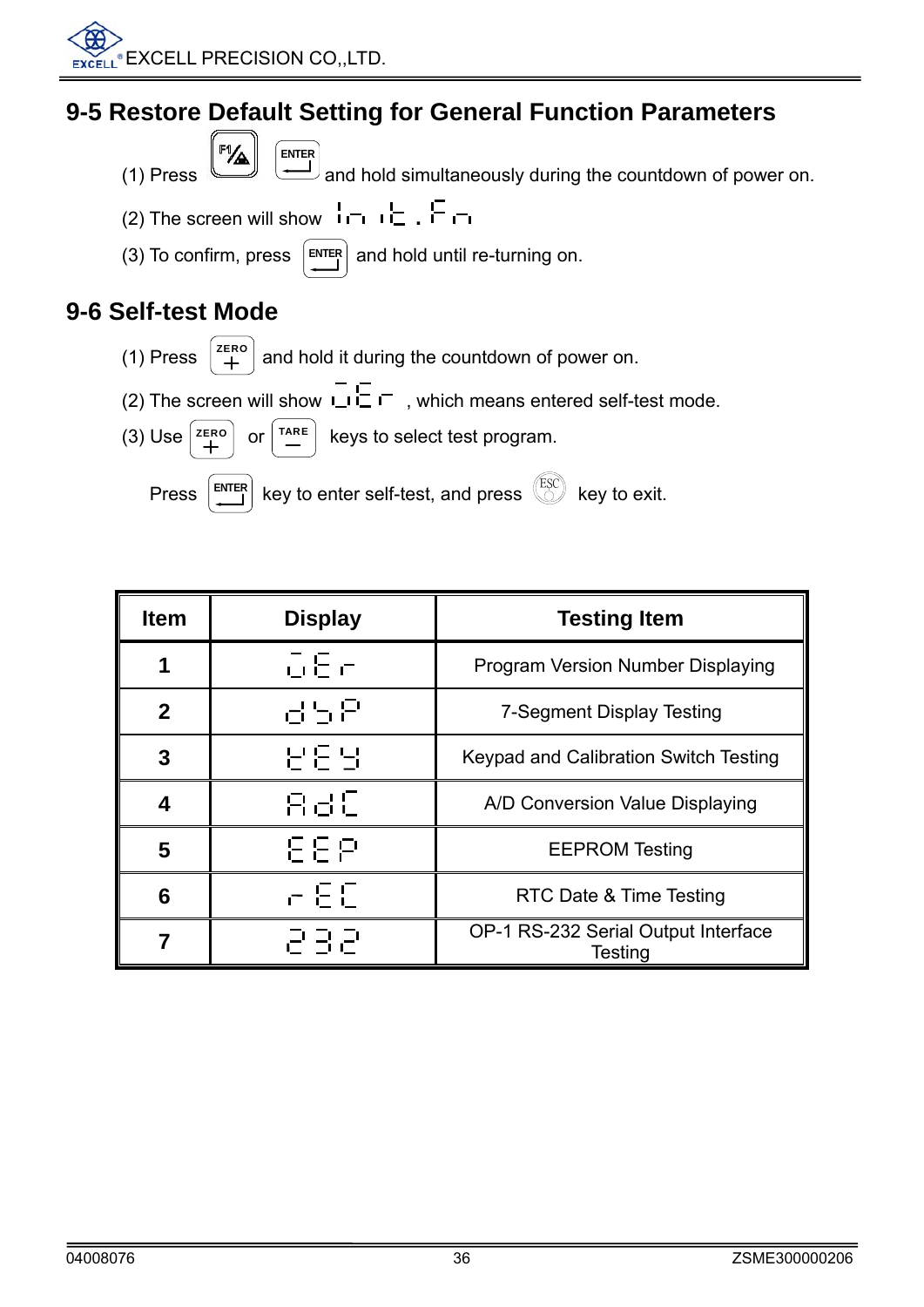#### **9-6-1 Program Version Number**

7-Segment display shows program version number XXXXXX.

- **Press ENTER again to show 1: General certification** 
	- 2: OIML certification
	- 3: Brazil certification
	- 4: USA certification

#### **9-6-2 7-Segment Display Testing**

7-Segment display shows  $\Box$  and ".".

#### **9-6-3 Keypad & Calibration Switch Testing**

 Adjust calibration switch to "ON", and press any key, the corresponding bit will be changed from  $\overline{\phantom{a}}$  to  $\overline{\phantom{a}}$ .

#### **9-6-4 A/D Conversion Value**

7-Segment display shows the internal value of the scale.

### **9-6-5 EEPROM Testing**

Showing  $\Box \Box \Box$  represents in normal condition. Showing  $\overline{F}$   $\overline{F}$   $\overline{F}$  is the presents in abnormal condition.

### **9-6-6 RTC Time & Date Testing**

Press  $\left| \frac{\text{ENTER}}{\text{I}} \right|$  key to enter the testing mode, and the screen will show date YY.MM.DD. For example: "05.11.03" represents 3<sup>rd</sup> of November, 2005.

**Press**  $\left| \_\_\_\right|$  key again to show time HH.MM.SS.

For example: "09.45.50" represents 9 o'clock, 45minutes and 50 seconds.

### **9-6-7 RS-232 Serial Output Interface Testing ( OP - 01 )**

(1) Short Pin2 and Pin3 of the 9-pin D-SUB socket of serial output.

Showing  $P P \subseteq \subseteq$  represents in normal condition.

Showing  $\overline{r}$   $\overline{r}$   $\overline{r}$   $\overline{r}$  is the presents in abnormal condition.

 (2) If connected with a computer (protocol must be corresponding), the screen will show  $\Box$  to  $\Box$ , which means RS-232 output is in normal condition.